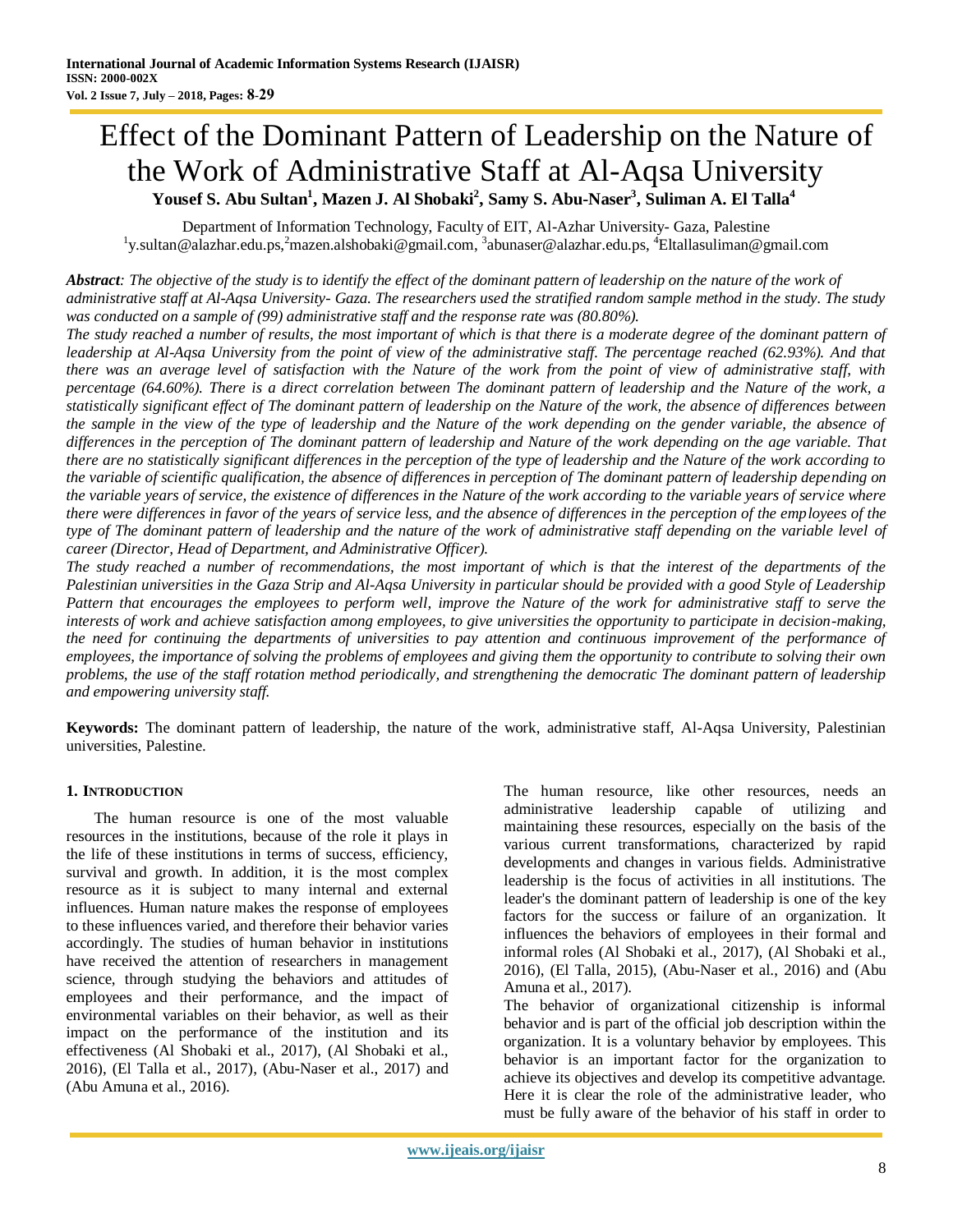guide them to serve the goals and objectives of the institution (Al Shobaki et al., 2018), (Al Shobaki et al., 2017), (El Talla et al., 2018), (Abu-Naser et al., 2018) and (Abu Amuna et al., 2018).

The phenomenon of leadership has been occupied by specialists and researchers. Leadership is one of the most important topics in the life of the institutions that work on developing the competencies of the employees as well as the adoption of strategies and methods to develop and support these skills and abilities. Where leadership is an important focus of the various activities in both public and private institutions. In view of the growing institutions, their size, the complexity of their work, their complexity, the diversity of internal relations, their interconnectedness and their impact on the external environment in the era of rapid technological progress. All of which call for continuing research and continue to bring about change and development, and this task cannot be achieved only under conscious leadership, in order to identify the most important problems facing institutions and provide solutions to them in order to achieve the objectives and objectives of the clients, Its ability to make optimal use of the Foundation's resources and resources in raising performance through the use of effective The dominant pattern of leaderships within the institution skills (Al Shobaki et al., 2017), (Al Shobaki et al., 2016), (El Talla et al., 2017), (Abu-Naser et al., 2016) and (Abu Amuna et al., 2016).

In today's world of professional experience and the administrative revolution, the resolution of all kinds and forms of inspiration is no longer an inspiration to the supreme leader at the moment, but it is governed by a number of reasons and circumstances that are known and appreciated by technocrats who are now in charge of planning, direction and management, especially in the economic, industrial and military sectors. Leadership has become an important issue at the top of the corporate and corporate agenda, and senior men of industry are seen as senior leaders who stand side by side in the ranks of top military commanders and top political leaders, taking the names of many university professors and leading academics who shine and become known. Leadership is one of the most important pillars of the armed forces and is the backbone of its importance in human resources management (Sadler, 2008).

Leadership in both the private sector and the public sector is one of the key functions of guidance, development and modernization in the performance of enterprises and an important element in activating the ability of organizations to fulfill their role and achieve their objectives. Leadership behavior and trends are an important indicator of what kind of efforts are being made to improve performance and develop organizations and human resources (Abu Al-Nasr, 2009). The success of the institution in achieving its objectives and mission is related to how the leader manages, The dominant pattern of leadership he exercises, and the successful leadership qualities that are represented in his

personality and his ability to employ his abilities towards constructive work in order to build positive human relations among employees, As well as the other administration, the university administration has received great attention in contemporary societies because of the important role it plays in achieving the goals of the country and society in progress, prosperity and development (Al Shobaki et al., 2018), (Al Shobaki et al., 2017), (El Talla et al., 2018), (Abu-Naser et al., 2017) and (Abu Amuna et al., 2017).

The role of leadership in performance management, evaluation and development is a fertile area for study and analysis. Leadership in private organizations and companies is best able to create and introduce real and effective development in the performance of the employees, to the nature of the sector to which they belong and the flexibility, competition and competition that requires constant vigilance and continuous activity. Intelligence and high skills in designing positions and managing what each position needs. Therefore, this task is given sufficient attention and attention. The management and development of performance stems from a genuine self-motivation and an integrated qualification capacity of the responsible leaders in the objectives, questions and hypotheses of the research have been established in the scientific framework through which the knowledge and analysis of the role played by the leaders in the management, monitoring, evaluation and development of human resources, as well as the detection of obstacles and obstacles The performance of the staff and the therapeutic methods used to mitigate the shortage or weakness or lack of performance variables or volatility in addition to knowledge of the leadership skills of managers of horses and the characteristics that distinguish them and the impact of training and education in Development of these leadership skills (Abu Al-Nasr, 2009), (Al Shobaki et al., 2017), (Al Shobaki et al., 2018), (El Talla et al., 2018), (Abu-Naser et al., 2017) and (Abu Amuna et al., 2018).

The modern administrative era, with its advanced data and capabilities, does not recognize the unlimited authoritarian role of the top administrative leaders, but we judge these leaders if we say that the things of this world are going according to their will, their will and their decisions. We live in an era of professional and technical experts. They are this bloated segment of administrative leaders, executives and technical advisers who are making the administrative, economic and social decision-making in the developed world (Sadler, 2008).

Universities are a good example of organizations that need a good dominant pattern of leadership in order to improve the performance of their employees so that they can carry out their vital function of society. In this sense, the idea of the present study came as the researchers seek to influence the dominant pattern of leadership on the nature of the work of administrative staff at Al-Aqsa University in Gaza.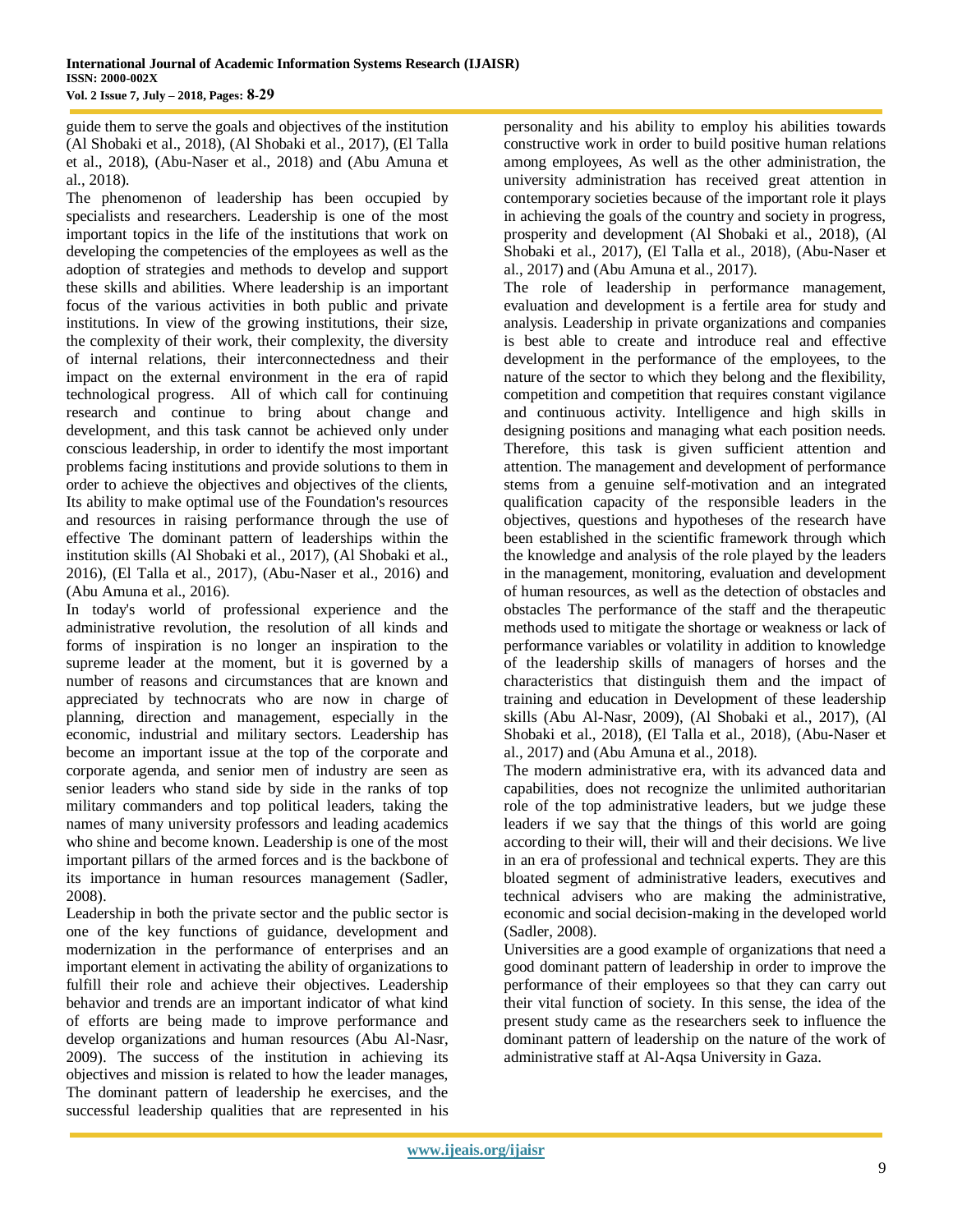#### **2. PROBLEM STATEMENT**

Leadership is an important focus of various activities in both public and private organizations. In the light of the growing organizations and their size, and complexity, there is an urgent need for change and appropriate development in a way that ensures continuity and excellence. This is a task that can only be achieved under a conscious management leadership that possesses the leadership skills that enable it to move efforts and channel energies to achieve the best level of achievement (Al Shobaki et al., 2017), (Al Shobaki et al., 2016), (Al Shobaki et al., 2018), (El Talla et al., 2017), (Abu-Naser et al., 2016) and (Abu Amuna et al., 2017).

Leadership as an influence on others guides their abilities and interests in a direction that ensures that the goals are met. The success of the leader depends primarily on his characteristics and personality traits that determine the type of leadership he exercises to influence his subordinates to improve their performance. It is now clear that the progress of societies and countries is a natural result of the efforts of this responsible and responsible administrative leadership to improve the performance of their members. Those are the most important reasons for obtaining continuous evaluation and proper achievement of goals (Al Shobaki et al., 2018), (Al Shobaki et al., 2017), (Al Shobaki et al., 2016), (El Talla et al., 2018), (Abu-Naser et al., 2018) and (Abu Amuna et al., 2018).

There is no doubt that universities are one of the most active institutions of the country through the service of a large segment of society and are accredited in the performance of these services to the efforts of the various departments working in universities, led by The dominant pattern of leaderships that presided over departments and departments in universities , and in view of the great importance of these leaders and their impact on the job performance of the staff of those universities emerged the problem of research is to identify the impact of The dominant pattern of leadership on the nature of the work of administrative staff at Al-Aqsa University - Gaza, where the problem of research in answer to the following questions:

**Q1-**: What is the reality of the dominant pattern of leadership at Al-Aqsa University?

**Q2**: What is the nature of the work prevailing at Al-Aqsa University?

**Q3**: Is there an impact of the dominant pattern of leadership on the nature of the work prevailing at Al-Aqsa University?

#### **3. RESEARCH OBJECTIVES**

This study aims to achieve the following objectives:

- 1. Highlighting the dominant pattern of leadership at Al-Aqsa University.
- 2. Learn about the Nature of the work at Al-Aqsa University.
- 3. Measuring the impact of the dominant pattern of leadership on the Nature of the work at Al-Aqsa University.
- 4. To identify differences in the type of leadership and Nature of the work according to the demographic variables (gender, age, qualification).
- 5. Identify differences in the dominant pattern of leadership and Nature of the work according to functional variables (years of service, job level, and workplace).
- 6. Providing suggestions and recommendations the management of Palestinian universities in the Gaza Strip and all departments working in Field of education helps to improve and improve the performance of employees.

#### **4. RESEARCH IMPORTANCE**

The importance of the study is shown by the benefit that will be given to:

- 1. It may help the management of Palestinian universities in the Gaza Strip to identify the dimensions of the relationship between the dominant pattern of leadership and the Nature of the work in universities to create the appropriate organizational climate to improve the work.
- 2. University leaders know the appropriate the dominant pattern of leadership to deal with employees to improve their performance.
- 3. It dealt with an important subject of organizational behavior, and its vital role in influencing many other variables within the university related to individuals.
- 4. Because universities are affected by the quality and effectiveness of their human resources, and an important part of these resources is administrative staff, so more attention should be paid to them so that they can achieve their goals and objectives.
- 5. Enriching the library with studies related to this field.

#### **5. RESEARCH HYPOTHESIS**

In order to provide an appropriate answer to the questions posed, and the study seeks to test the validity of the following assumptions:

**H01**: There is a statistically significant impact of the dominant pattern of leadership in the university on the nature of the work of its administrative staff.

**H02:** There are statistically significant differences in the opinions of the respondents in the dominant pattern of leadership and the nature of the work of the administrative staff due to the demographic variables (gender - age scientific qualification).

#### **It has the following sub-assumptions:**

**H02-1:** There are statistically significant differences in the opinions of the sample members in the dominant pattern of leadership and the nature of the work of the administrative staff due to the gender variable.

**H02-2:** There are statistically significant differences in the opinions of the respondents in the prevailing leadership pattern and the nature of the work of the administrative staff due to the variable age.

**H02-3:** There are statistically significant differences in the opinions of the respondents in the dominant pattern of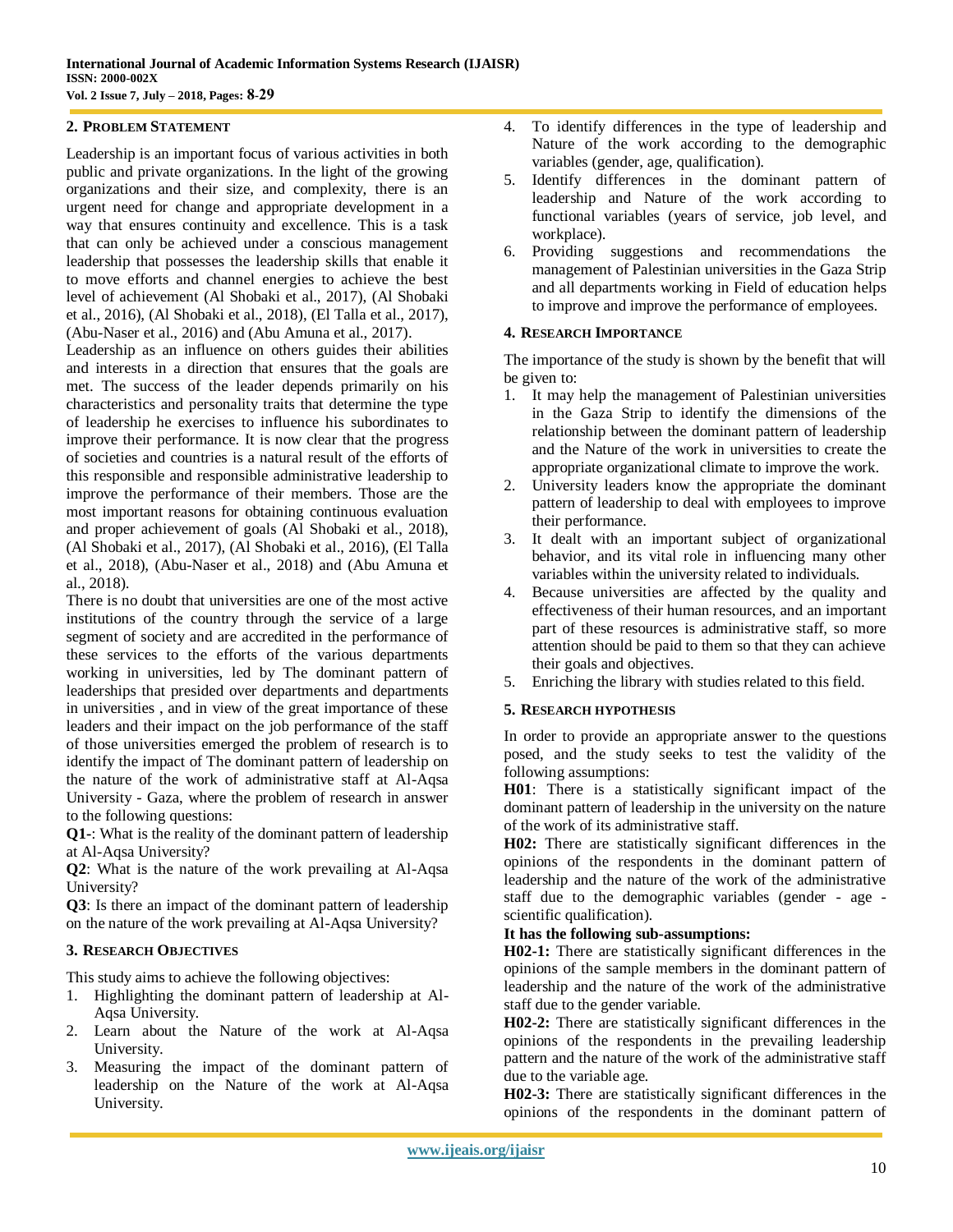leadership and the nature of the work of the administrative staff due to the variable of scientific qualification.

**H03:** There are statistically significant differences in the opinion of the respondents in the dominant pattern of leadership and the nature of the work of the administrative staff due to the organizational variables (years of service job level).

#### **It has the following sub-assumptions:**

**H03-1:** There are statistically significant differences in the opinions of the sample members in the dominant pattern of leadership and the nature of the work of the administrative staff due to the variable years of service.

**H03-2:** There are statistically significant differences in the opinions of the respondents in the dominant pattern of leadership and the nature of the work of the administrative staff due to the variable of the functional level.

#### **6. RESEARCH VARIABLES:**

- **Independent variables**: The dominant pattern of leadership
- **Dependent variable**: Nature of the work
- **Demographic and Organizational Variables** (Gender, Age, Academic Qualification, Years of Service, Career Level)

#### **7. RESEARCH LIMITS AND SCOPE**

- 1. **Human Limit**: This study is limited to the responses of administrative staff.
- 2. **Institutional limitation**: The study was conducted at Al-Aqsa University.
- 3. **Time Limits**: This study was implemented at the beginning of 2018 and therefore represents the reality at this time.

#### **8. RESEARCH TERMINOLOGY**

**The dominant pattern of leadership:** Leadership and supervision patterns are key factors in determining the nature of the organizational climate. Leadership and its patterns have a significant impact on the dynamics of the community and the activity of the organization, in creating the human interaction necessary to achieve the goals of the individual and the organization. The essence of the process of leadership lies in the individual's own abilities through which he influences the behavior and feelings of a group of other individuals (Hamoud, 2002).

**Nature of the work:** The Nature of the work is an important factor in motivating or discouraging employees. Routine work leads to boredom, neglect, apathy, and indifference to the adoption of modernization or development. The employee often feels that his work is not important. It encourages employees to contribute their full potentials and creative energies to the development of their potentials and potentials for successful work and achievement of goals (Hamoud, 2002).

## **9. LITERATURE REVIEW**

- Study of (Ahmed et al., 2018) aimed to examine the Information Technology used and its effect on the nature of the work of the administrators at Al-Azhar University in Gaza. The researchers used the analytical descriptive method through a questionnaire randomly distributed among the employees of Al-Azhar University in Gaza. The study was conducted on a sample of 77 employees the response rate was 92.20%. The study reached a number of results, the most important of which is that there is a high degree of Information Technology Used at Al-Azhar University- Gaza from the point of view of the administrative staff, where the percentage (74.14%). And that there is a high level of the prevailing the Nature of Administrators Work from the point of view of administrative staff, where the percentage (72.14%), there is a direct correlation between the Information Technology Used and the Nature of Administrators Work, there is a statistically significant effect of the Information Technology Used on the Nature of Administrators Work at the university, the absence of differences between the sample according to the variable (gender and variable age) in their perception of the Information Technology Used and the Nature of Administrators Work, there are differences of statistical Sig. in the perception depending on the variable of scientific qualification in Field of the Nature of Administrators Work, while there were no differences in Field: technology used, the differences in the Nature of Administrators Work according to the scientific qualification were in favor of those who obtained the diploma degree compared to postgraduate studies, the absence of differences in the perception of employees of the Information Technology Used and the Nature of Administrators Work according to the variable years of service, and the variable level of employment (manager, head of department, administrative officer), and the change of the workplace. The study reached a number of recommendations, the most important of which is the necessity of giving universities the opportunity to participate in decision-making, the continued administration of universities interest and continuous improvement of the performance of its employees, the need to strengthen the periodic evaluation of job performance and to inform the employees and to express their opinion, the importance of solving the problems of Employees and giving them the opportunity to contribute to solving their own problems, the need to use the method of rotation of employees and periodically, and the importance of strengthening the democratic the dominant pattern of leadership and empowering university staff.
- $\triangleright$  Study of (FarajAllah et al., 2018) aimed to know the relationship between the nature of the work and the type of communication among the Employees in the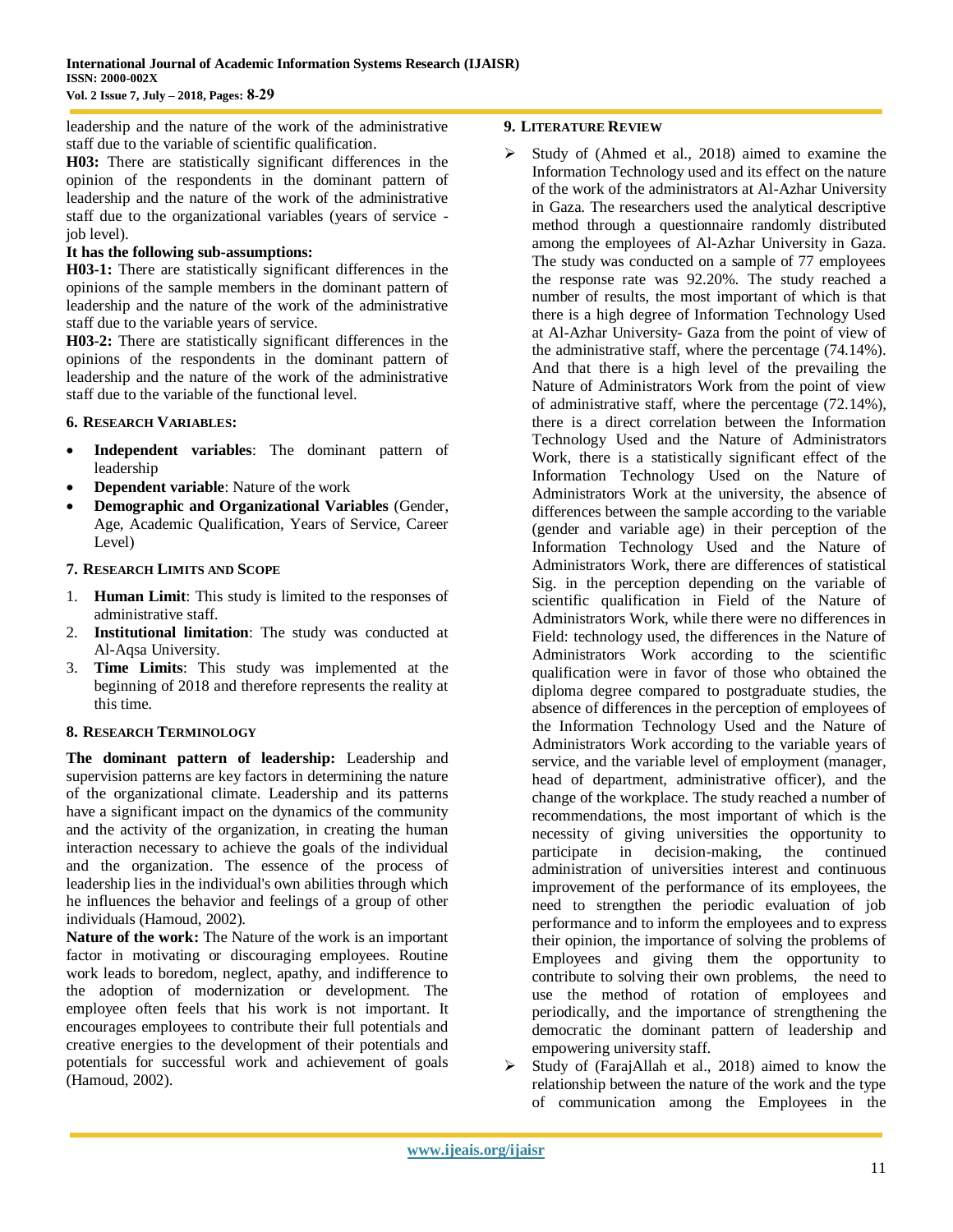Palestinian universities. A comparative study between Al-Azhar University and Al-Aqsa University. The researchers used the analytical descriptive method through a questionnaire that is randomly distributed among the employees of Al-Azhar and Al-Aqsa universities in Gaza Strip. The study was conducted on a sample of (176) administrative employees from the surveyed universities. The response rate was (85.79%). The study reached a number of results, the most important of which is that there is a high degree of satisfaction with the nature of work prevailing in the Palestinian universities in Gaza Strip from the point of view of the administrative staff, where the percentage was (68.15%). There is a Mean level of communication from the point of view of administrative staff, with a percentage of (67.50%). There is a direct correlation between the nature of the work and the prevailing pattern of communication. There is an absence of differences between the sample according to the gender variable in their perception of the nature of work and the prevailing pattern of communication. There is an absence of differences in the perception of Employees nature of work and the pattern of communication prevailing depending on the variables (age, years of service, job level, and university). There are statistically significant differences between Al-Azhar University and Al-Aqsa University in favor of Al-Azhar University. The study reached a number of recommendations, the most important of which is that the interest of the management of the Palestinian universities in Gaza Strip in general, and Al-Aqsa and Al-Azhar Universities in particular should be provided with a good nature of work and communication. There is a need for continuing the management of universities to pay attention and continuous improvement of the performance of employees. There is an importance of solving the problems of Employees and giving them the opportunity to contribute to solving their own problems. Staff rotation should be used periodically and the need to strengthen the democratic the dominant pattern of leadership and empower university Employees.

 $\triangleright$  Study of (Madi et al., 2018) aimed to identify The Organizational Structure and its impact on the dominant pattern of leadership in the Palestinian university in Gaza Strip. The researchers used the analytical descriptive method through a questionnaire randomly distributed among Palestinian university Employees in Gaza Strip. The study was conducted on a sample of (320) administrative staff from the three universities. The required sample calculated according to the law (274) Employees, and the response rate was (81.87%). The study found that there is a high degree of satisfaction with the nature of The Organizational Structure in the Palestinian universities in Gaza Strip from the point of view of the administrative staff, which reached (68.05%). The results showed that there was a

Mean level of participation of decision-makers, with a percentage of (64.91%). There is a direct correlation between the nature of The Organizational Structure and the participation of decision makers. There is a significant impact of The Organizational Structure on the participation of decision makers. There is absence of differences between the sample according to the gender variable in their perception of the nature of The Organizational Structure and the extent of participation of decision-makers. There is absence of differences in the perception of Employees to the nature of The Organizational Structure and the participation of decision-making Employees depending on the age variable. There are statistically Sig. differences according to the variable of scientific qualification in The Organizational Structure, while there were no differences in the extent of participation of decisionmaking personnel. And the absence of differences in the perception of the Employees of the nature of The Organizational Structure and the participation of decision-making staff according to the variable years of service, the variable level of employment (manager, head of department, administrative officer), the variable of the workplace, and there are differences in the perception of the Employees of the nature of The Organizational Structure and the participation of decision-making personnel depending on the university in which they work in all areas. And that there are significant differences between the Islamic University and Al-Azhar University in The Organizational Structure, the extent of the participation of decisionmaking personnel, in favor of the Islamic University. And that there are statistically significant differences between Al-Azhar University and Al-Aqsa University in the extent of the participation of decision makers in favor of Al-Azhar University. The study reached a number of recommendations, the most important of which is that the management of the Palestinian universities in Gaza Strip in general, and the Al-Aqsa and Al-Azhar Universities should be particularly interested in providing an appropriate and flexible The Organizational Structure. There is a need for the universities to have the opportunity for Employees to participate in decision-making, the importance of continuing the managements of the universities interest and continuous improvement of the performance of its Employees, the need to solve the problems of Employees and give them the opportunity to contribute to solve their own problems, the use of the staff rotation method periodically, and strengthening the democratic the dominant pattern of leadership and empowering university staff.

 $\triangleright$  Study of (Almasri et al., 2018) aimed to study The Organizational Structure and its role in applying the Information Technology Used the Palestinian universities as a comparative study between Al-Azhar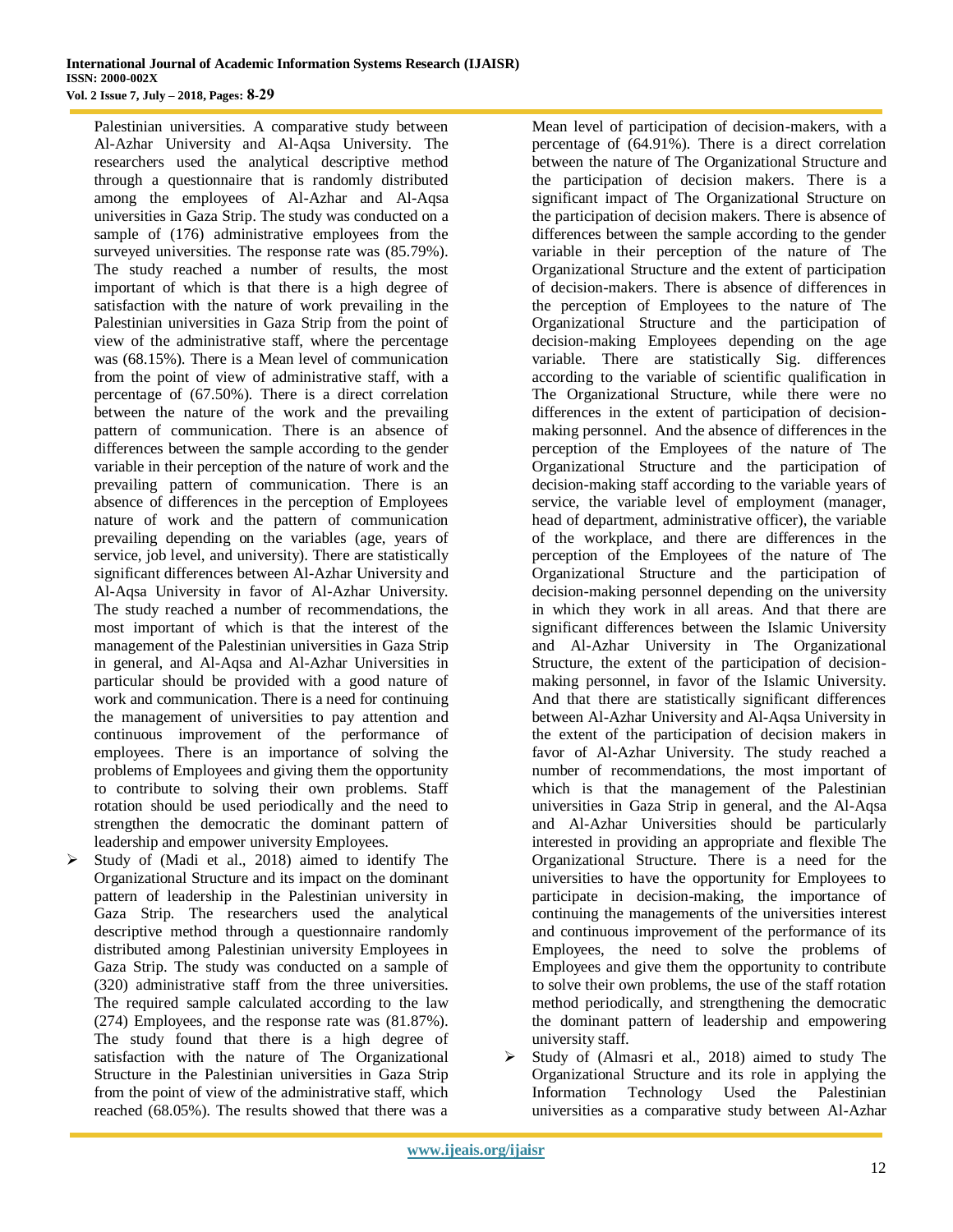and Islamic universities. The researchers used the analytical descriptive method through a questionnaire that randomly distributed among Palestinian university workers in Gaza Strip. A sample of (182) administrative staff from the two universities, the response rate was (81.35%). The study reached a number of results, the most important of which is that there is a high level of the Information Technology Used from the perspective of administrative staff, there is a direct correlation between The Organizational Structure and the Information Technology Used, the role and impact of The Organizational Structure in the nature of the Information Technology Used, the absence of differences between the sample according to the variable (gender and age), there are statistically significant differences in the perception of The Organizational Structure and the Information Technology Used according to the variable of scientific qualification in The Organizational Structure, while there were no differences in Field of the Information Technology Used, the differences in The Organizational Structure according to the scientific qualification were in favor of those who obtained the diploma degree compared to other practical qualifications, the absence of differences in the perception of employees The Organizational Structure and the Information Technology Used depending on the variable years of service, the differences in The Organizational Structure and technology perception depending on the job level variable (Director, Head of Section, and Administrative Officer) for the benefit of the Administrative Officer, the absence of differences in the perception of employees The Organizational Structure and the Information Technology Used depending on the workplace variable, the differences in the perception of employees The Organizational Structure and the Information Technology Used by the University working for the Islamic University. The study reached a number of recommendations, the most important of which is that the managements of the Palestinian universities in Gaza Strip should be given more attention to the existing The Organizational Structure and modified to suit the need of work, the need for universities to continue to pay attention to the continuous improvement of the Information Technology Used and strengthening the democratic the dominant pattern of leadership and empowering university staff.

 Study of (Abu Sultan et al., 2018) aimed to identify the type of leadership and its role in determining the type of administrative communication at the Islamic University. The researchers used the method of Stratified random sampling in the study. The study was conducted on a sample of 144 administrative staff from the Islamic University of Gaza. The response rate was 77.08%. The study found that there is a high degree of satisfaction with The Style of Leadership in the Islamic University -

Gaza from the point of view of the administrative staff, where the percentage reached (73.52%). There is a high degree of satisfaction with the pattern of communication prevailing in the Islamic University- Gaza from the point of view of administrative staff, where the percentage (76.52%). There is a direct correlation between The Style of Leadership and communication pattern, the role of The Style of Leadership in determining the type of administrative communication at the Islamic University- Gaza. There are no differences in the perception of workers in the pattern of communication while there are differences in The Style of Leadership according to the age variable in favor of the lower age groups. There are no statistically significant differences in the perception of the leadership pattern according to the variable (gender, qualification) and the absence of differences in the perception of the employees of The Style of Leadership and style of communication depending on the variable years of service, and the absence of differences in the perception of the employees of The Style of Leadership and style of communication depending on the level of career variable (manager, head of department, administrative officer). The study reached a number of recommendations, the most important of which is that the interest of the departments of the Palestinian universities and the Islamic University should be increased in order to provide and maintain a good The Style of Leadership, the need to improve the existing communication pattern at the university and to give universities the opportunity to participate in decisionmaking, the importance of solving the problems of workers and giving them the opportunity to contribute to solving their own problems. The need to use the method of rotation of employees and periodically, and the importance of promoting democratic leadership and empowerment of university staff.

 $\triangleright$  Study of (Al Shobaki et al., 2018) aimed to identify the performance of the administrative staff in the Palestinian universities in Gaza Strip. The researchers used the analytical descriptive method through a questionnaire distributed randomly to the sample of 320 administrative staff from the three universities. The response rate was (81.87%). The study reached a number of results, the most important of which is that there is a high level of performance from the point of view of the administrative staff, as the percentage reached (81.51%). The results showed that there were no differences in the perception of the employees according to the variables "age, years of service, job level (manager, head of department, administrative, and place of work". The results showed that there are differences in the perception of employees to perform the function depending on the university variable, where the results indicated that there are statistically significant differences between the Islamic University and Al-Aqsa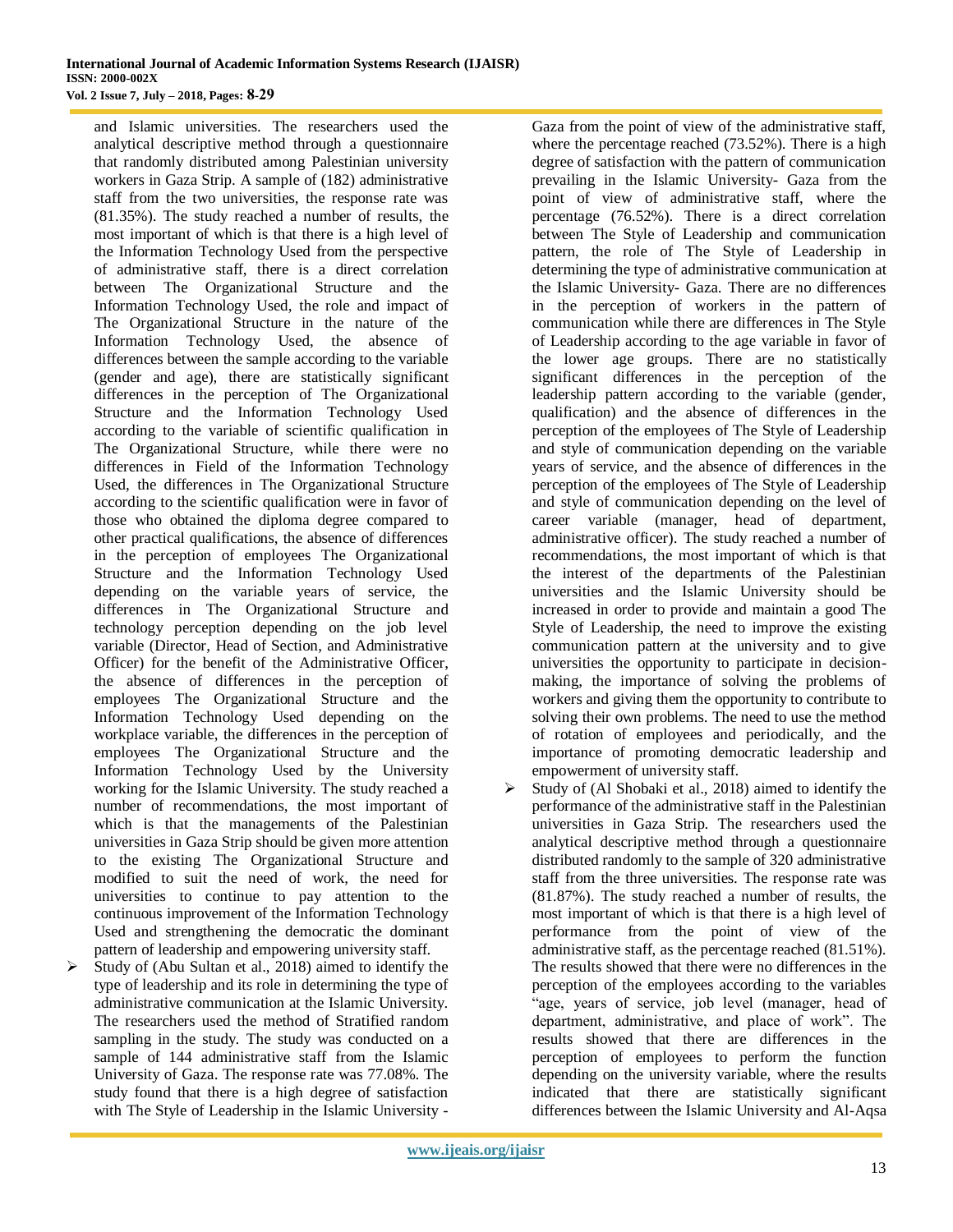University in the job performance in favor of the Islamic University. The study reached a number of recommendations, the most important of which is that the managements of the three Palestinian universities in Gaza Strip should give special attention to job performance in general and Al-Aqsa University and Al-Azhar University in particular. The Employees of universities should have the opportunity to participate in decision-making. The Management of the three universities should keep interest in continuous improvement of the performance of their employees. Enhancing the periodic evaluation of the job performance, informing employees about their evaluations, and giving them the chance to express their opinion about it. Solving employees' problems and giving them the opportunity to contribute in solving their own problems. And the use of the staff rotation method periodically.

- $\triangleright$  Study of (El Talla et al., 2017) aimed to investigate the relationship between the organizational variables and job performance at Gaza strip Universities, the organizational variables included: communication style, Nature of the work, the technology used. And it aimed to identify the extent of differences statistically significant in employees trends toward the reality of organizational variables attributed to some characteristics of the study population. The data has been collecting using a questionnaire consisting of (50) paragraphs. The questionnaire was distributed randomly to (320) employees of the administrative staff in Gaza strip universities; (262) employees responded, and the results showed the availability of a high degree of organizational variables in Gaza Universities, the order of variables were as follows: the technology used, the Nature of the work, and finally communication style, and it showed a high level of job performance, in addition the results showed a significant correlation between organizational variables and job performance, and there was existence of differences in the perception of the organizational variables depending on the university, for the benefit of the Islamic university, and differences between AlAzhar University and Alaqsa University for the benefit of Al-Azhar University, as results showed no differences between the sample depending on the variables: the functional level and the workplace.
- $\triangleright$  Study of (El Talla, 2015) aimed to investigate the reality of the burnout among Gaza electricity distribution company employees, which included burnout dimensions: Emotional exhaustion, Depersonalization, and Personal accomplishment. And aimed to the organizational causes of burnout, and it aimed to identify the extent of differences statistically significant trends in working toward the reality of burnout attributed to some demographic and organizational characteristics of the study population. The data has

been collecting using a Maslach Burnout Inventory (MBI) consisting of (22) items. And the questionnaire of organizational causes of burnout consisting of (31) items. The questionnaires were distributed randomly to (69) employee, the results showed that the availability of a medium degree of burnout in the company, and that there is high availability of Emotional exhaustion scope, average degree for Depersonalization scope and low degree of Personal accomplishment scope. Also the results showed the existence of organizational causes for burnout among employees with the exception of the area of social relations, which was moderately and was the order of the causes are as follows (the weakness of physical stimulation, the limited powers of the work, work stress, conflict of values, poor social relationships). The results showed no differences between the samples due to the variables of gender, age, and years of service in their perception of burnout. The researcher recommended the company to work on treatment the causes of burnout, and increase the attention to employees.

- $\triangleright$  Study of (Ammar, 2015) which aimed to study the effect of the administrative leadership on the performance of the employees in the economic institution. The study of the case of the Sonlegaz Institution, the distribution directorate, to test the relationship between administrative leadership and a single dependent variable is the job performance. The study concluded that the most important results were a positive relationship of statistical significance between the prevailing supervision pattern (the democratic pattern) and the high level of job performance. And the existence of a positive relationship of statistical significance between the construction of teams and the level of performance of the job. And the existence of a positive relationship with statistical significance between motivation and high level of functional performance. There are statistically significant differences in the attitudes of the respondents on the administrative leadership on the performance of the job according to the demographic variables. The study concluded with recommendations that most importantly suggest that managers and administrators maintain the democratic style of leadership. And proposes to reduce the rigor in the application of instructions and orders strictly, and a soft approach to dealing. And believes that the administrative leadership to achieve integration of the system of incentives, both material and moral.
- $\triangleright$  Study of (El Talla, 2014) aimed to investigate the reality of the organizational climate for administrator's staff at Al-Azhar University - Gaza, which included some elements of the organizational climate such as: organizational structure, the dominant pattern of leadership and the extent of participation of employees in decision-making. It aimed to identify the extent of differences statistically significant trends in working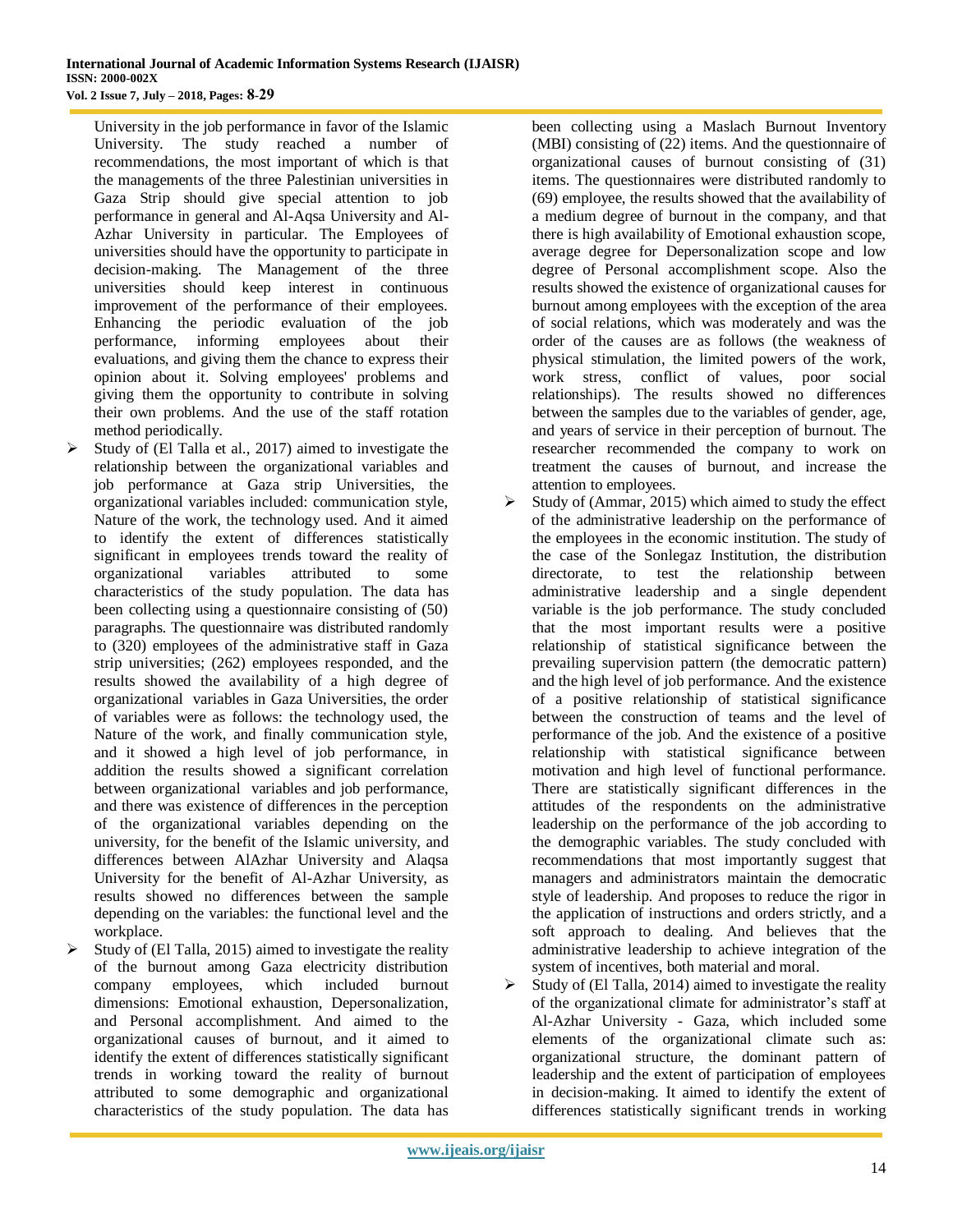toward the reality of organizational climate attributed to some demographic and organizational characteristics of the study population. The data has been collecting using a questionnaire. The questionnaire was distributed at random-layer sample to (77) male and female employees of the administrative staff in the university; The results showed that the availability of a medium degree of organizational climate at the Al-Azhar University with percentage (66.64 %), and that there is availability of the average for all scopes of organizational climate, with the exception of The dominant pattern of leadership which its degree was high. The orders of scopes were as the following: The dominant pattern of leadership , the organizational structure , and finally the extent of participation of employees in decision-making The results showed no differences between the samples due to the variables of gender, age, years of service in their perception of organizational climate, while there are significant differences in the perception of the reality of organizational climate depending on the variable qualification in the areas of (organizational structure, the extent of participation in decision-making and in the total scope of organizational climate ); and that differences were in favor of holding a diploma, the differences did not exist in the scope The dominant pattern of leadership .

- A study (Jassim and Hammoud, 2011) aimed at discovering the relationship between the elements of the organizational climate and the management of the university performance through the development of a number of main hypotheses, which states that there is a relationship of significant effect for all elements of the organizational climate in the management of university performance. A sample of (50) faculty members at the University of Muthanna. The study found that there is a relationship between the organizational climate and the management of the university performance, where it was found that there is a relationship of the effect of the elements of the organizational climate in the management of the university performance except the variable participation in decision-making. While the change in the dominant pattern of leadership has the highest level of agreement. The study recommended that the university administration take care of the organizational climate by paying attention to its available elements and not available in the work environment in order to improve performance.
- $\triangleright$  Study of (Hassan, 2010) which aimed to identify the dominant pattern of leaderships in Palestinian NGOs, identify their job performance, and also identify the nature of the relationship between The dominant pattern of leaderships and job performance in Palestinian NGOs. The impact of organizational variables on the employees' estimates of the dominant the dominant pattern of leadership and its impact on job performance.

The study was conducted on 138 NGOs (340 managers, heads of departments and others). The study concluded that the democratic The dominant pattern of leadership is the most widely used in Palestinian NGOs, followed by the autocratic The dominant pattern of leadership and the latest free style. The results showed that the overall level of job performance was good. The study showed a statistically significant correlation between the democratic the dominant pattern of leadership used in Palestinian NGOs and the level of job performance, and the existence of a statistically significant inverse relationship between the democratic leadership pattern employed by Palestinian NGOs and the level of job performance in these organizations. The study concluded the recommendations, the most important of which is the need for the directors of the NGO to explain and clarify the vision of the organization and its values and goals for the subordinates

- $\triangleright$  A study of (Bahr and Abu Swirih, 2010) aimed of the study was to identify the extent of statistical differences in the attitudes of employees towards the effect of the elements of the organizational climate on the functional performance due to the demographic characteristics of the members of the study society. The study was conducted using a questionnaire consisting of (80) items, which were distributed randomly to (215) employees and administrative staff of the university, and it was possible to collect 180 valid questionnaires for analysis. The study found that there is a positive organizational climate in the Islamic University and a strong positive relationship between the availability of a good organizational environment and the level of job performance of the Islamic University employees. There is a very good level of job performance for the employees of the Islamic University and there are no statistically significant differences in opinions of individuals the sample on the degree of influence of the elements of the organizational climate on the performance of the administrative staff is due to gender, age, scientific qualification and place of work.
- $\triangleright$  Study of (Al-Hunaiti, 2010) Aimed at determining the impact of The dominant pattern of leaderships on the performance of government agencies in Jordan, determining The dominant pattern of leaderships prevailing among managers in government agencies, and determining the level of job performance in government agencies in Jordan. The study population consists of 335 directors and directors of government departments. The study concluded with the most important results that there is an impact of the dominant pattern of leaderships of managers on the performance of the functions in government agencies in Jordan. There is an impact of leadership patterns (transformational, autocratic and democratic) on managers' performance. There is no impact of the leadership (exchange, anarchist) patterns of managers on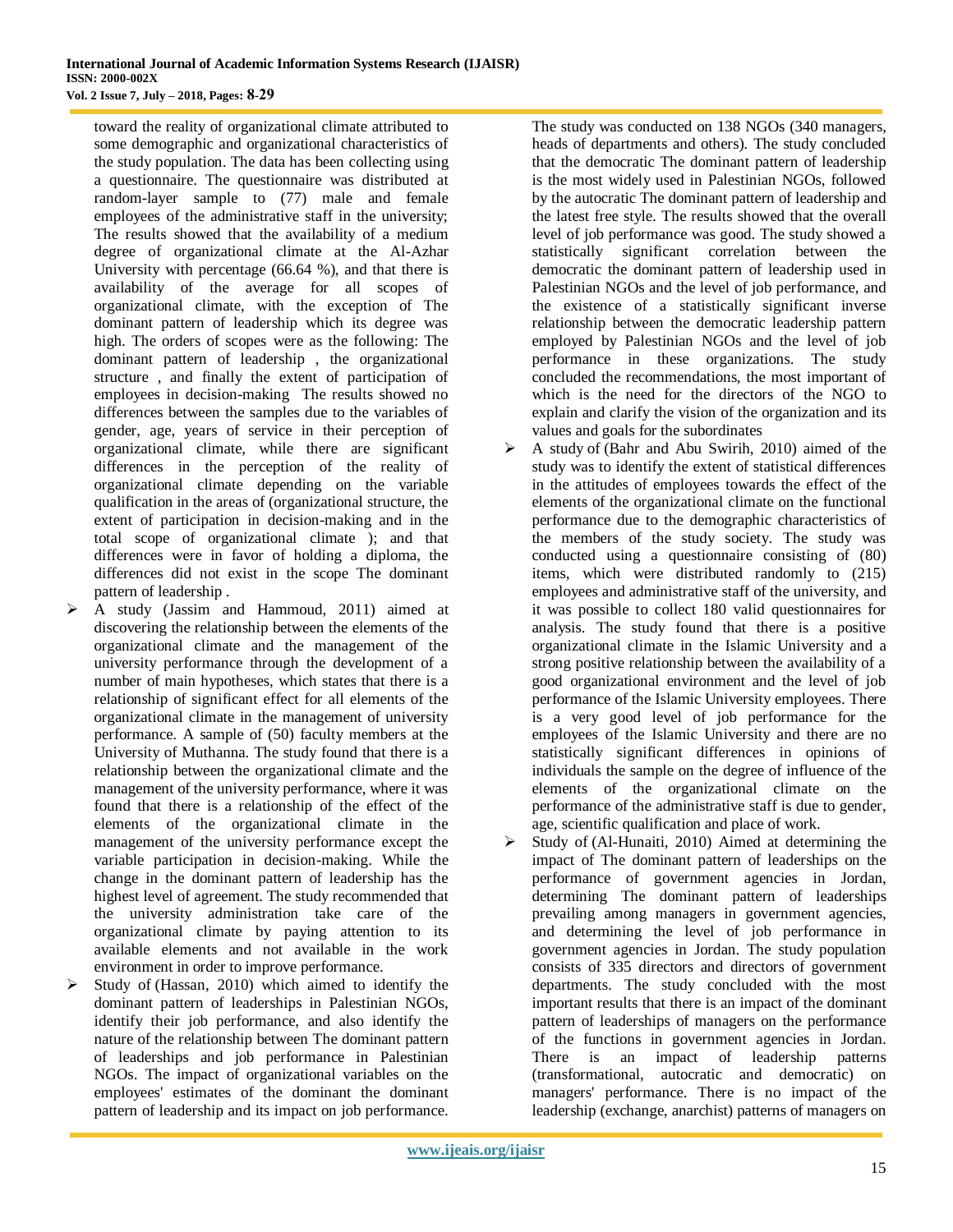career performance. There were no statistically significant differences in the effect of the dominant pattern of leaderships on the performance of the managers due to the variables (gender, age, academic qualification and functional experience). The study concluded with recommendations, the most important of which is the need to prepare training programs for both leaders and employees of government agencies. And the distribution of brochures and booklets containing management literature on the concept of the dominant pattern of leaderships and theories to help managers to choose the appropriate the dominant pattern of leadership to deal with subordinates to achieve the best level of administrative performance.

- Study of (Al-Aga, 2010) Which aims to identify the role of administrative leaders in the development and change and organizational positive in the banks operating in the Gaza Strip and identify patterns of leadership (democracy, bureaucracy, free) in the development and positive organizational change at the level of individuals and groups and organization itself. The research community consists of senior and middle managers and administrators in public banks, which have 630 employees and employees. The study concluded that the predominant pattern in the Palestinian banks was the democratic pattern followed by the bureaucratic leadership followed by the free the dominant pattern of leadership. The study concluded with the results of the most important of which is the strengthening of the democratic orientation of leaders in banks operating in the Gaza Strip. And increasing interest in developing leadership capabilities in banks through training, preparation and good qualification of leaders.
- $\triangleright$  Study of (Al-Shanti, 2006) Which aimed to identify the extent of the impact of the organizational climate dimensions prevailing in the ministries of the Palestinian National Authority on the performance of human resources, and the assessment of the organizational climate in these ministries as well as to identify the level of performance of human resources. The results of the study were the most important: the attitudes of the sample towards the prevailing organizational climate positive trends, the positive impact of the organizational climate prevailing in the Palestinian ministries on the performance of human resources and that this climate leads to improved performance. It also showed that there is a defect in the organizational structure of the ministries and the methods and methods of decisionmaking and the disproportionate nature, functions and duties of the jobs occupied by the employees with the scientific qualifications and disciplines obtained.
- Study of (Al-Sakran, 2004) the aim of this study was to identify the attitudes of the security sector towards the prevailing organizational climate in this sector and the relation to their performance. One of the most important findings of this study was the high positive attitudes of

SS officers towards work systems and procedures. The presence of positive trends high among the officers of the security forces towards administrative communication as one of the axes of the organizational climate affecting the improvement of the performance of the job. 3 - The existence of positive trends high among private security officers towards the axis of "employee perception of his role" as one of the axes of performance. The study recommended the following: The need for the attention of officials in the private security forces sector to the components and elements of the organizational climate. And to ensure the development and rehabilitation of the intellectual capacity of all employees in the private security forces. The motivation of the employees of the private security forces sector by supporting them with more material and moral incentives.

 $\triangleright$  Study of (Hawamdeh, 2003) The aim was to identify the perceptions of the educational leaders of the prevailing organizational climate in the directorates of education in Jordan, and the level of their administrative creativity, in addition to defining the correlation between the organizational climate and the level of administrative creativity. The study sample consisted of (264) educational leaders in Jordan. The results of the study showed that the perceptions of the educational leaders of the organizational climate prevailing in their directorates, positive perceptions, and that there is a positive relationship between organizational climate and managerial creativity.

# **10. RELATED WORK**

#### **First - The dominant pattern of leadership:**

The attitude theory and its models of leadership behavior were beginning to shift towards leadership thinking. Attention was clearly shown in an effective the dominant pattern of leadership, and this was associated with changing attitudes of individuals. The research began from the framework of personality traits and the dominant pattern of leadership towards the role of subordinates and the community and the ability of the leader to adapt to it. On the other hand, to meet the requirements of modern management and administrative effectiveness, new trends of leadership have emerged and this study is meant to show the details of each the dominant pattern of leadership separately (Al Shobaki et al., 2018), (Al Shobaki et al., 2017).

An effective the dominant pattern of leadership plays an essential role in achieving the objectives efficiently and effectively. The administrative leadership, which adopts a humanitarian philosophy based on participation in decisions and policies and procedures. Which will enhance confidence in the employees and stimulate the state of organizational loyalty and create the dimensions of psychological stability (Al Shobaki et al., 2018).

Humanity has become known to the administration since the life of the group has become complicated. People's roles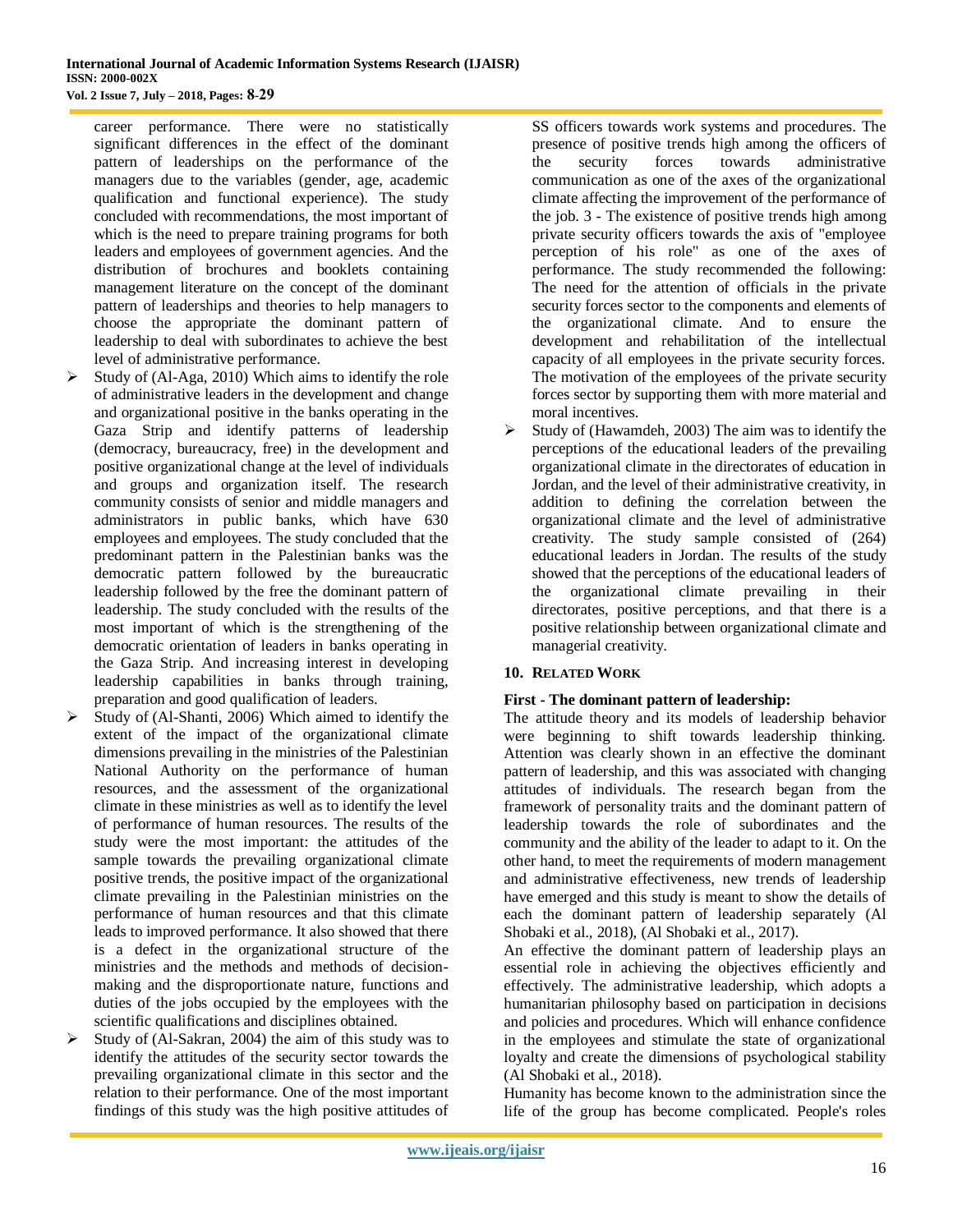have been multiplied. Cooperation between individuals and groups has become an important demand. It is necessary to increase their effectiveness in achieving the better life of society through the good investment of natural resources on the one hand and the achievement of security, stability and development on the other. (Kanaan, 1980).

Leadership is a social role played by an individual while interacting with other members of the group. This role is characterized by having the power and ability to influence others and direct their behavior towards the goal of the group and leadership is a form of social interaction between the leader and followers where leadership and dependency are highlighted. Leadership represents the leader's behavior to help achieve the group's goals, move the group towards goals, improve social interaction among members, maintain community cohesion, and facilitate resources for the group (Al Shobaki et al., 2018).

Leadership is defined as "the process of influencing subordinates", including dictatorships or autocracies characterized by centralism, authoritarianism, punishment, low-level communication or one-way approach, limiting the exchange of views, ideas, participation, creativity, and democratic leadership. Power, communication in both directions, and reward, which encourages interaction and the presentation of creative ideas and creativity (Al-Emian, 2005).

The essence of the process of leadership lies in the individual's self-abilities through which he influences the behavior and feelings of a group of other individuals. In his leadership role, the leader has the ability to influence others and guide their behavior towards achieving the goals. The organizational climate, which has meaningful leadership abilities, others towards effective performance (Hamoud, 2002).

Although the creativity of leaders themselves helps create and create new products, services and methods for the organization, the most important is to make their subordinates imitate them in creativity, because the creation of new products, services and tools is more effective at the level of individuals and employees in production lines than in senior management (Jad Al-rab, 2013). In order to improve performance and organized innovation, leaders can follow the following steps (Jad Al-rab, 2008):

- Provide high levels of expertise.
- Focus on intrinsic motivation to perform tasks.
- Eliminate the restrictions on subordinates.
- Shorten and reduce the evaluation process of solutions provided.
- Provide a brainstorming atmosphere.
- Support the ability of the community to bear the risk of creative thinking.

# **Administrative Leadership Patterns**

The leadership can be divided into several modes according to the criteria that determine the classification. From the

point of view of effectiveness, the leadership can be divided into positive and negative leadership. On the one hand, authority can be divided into centralize and decentralized leadership (Al Shobaki et al., 2018), (El Talla et al., 2018), (Abu-Naser et al., 2018) and (Abu Amuna et al., 2018). In terms of the nature of the organization, it can be divided into official and informal leadership. Most studies agree on dividing the leadership into three main types: leadership Democratic, autocratic and a third liberal. The following is a brief description of these patterns:

# **Democratic The dominant pattern of leadership (participatory style, positive style, constructive style or orientation)**

This leadership is based on three pillars: human relations, participation and delegation of authority. The democratic leadership is based on trust in the principals, taking advantage of their opinions and ideas, allowing their initiative to plan their work, and developing the prospects for cooperation between the employees (Yaghi, 1996). It fosters the morale of employees, doubles production capacity, encourages entrepreneurship, develops creativity and innovation, and satisfies the human, economic and psychological needs of employees (Kanaan, 1980). A democratic leader often does not hold power in currency, but rather interacts with subordinates, informing them of the problems they face, taking their decisions and engaging them in making decisions.

#### **Autocratic The dominant pattern of leadership: (dictatorial-authoritarian)**

The autocratic leadership revolves around a single axis: the subordination of all things in the organization to the authority of the leader who leads the organization. He informs the presiding officers and hears and obeys without their discussion, and the passive stimulus is often used (Yaghi, 1996). This pattern is based on the assumption that a lazy man tends to evade responsibility and lack of work, and this is a form of criticism and reliance on others, and makes him work out of fear of punishment and punishment rather than love for work (Al-Nemr et al., 1997).

### **Leadership or pattern: (chaotic - non-wave - absolute - free - solubility)**

This pattern is an overarching model of the democratic pattern, and the leader is working as follows (Asaad, 2005):

- 1. The leader loses the elements of effective leadership due to the abandonment of responsibility in making decisions.
- 2. The commander provides information to members of his group and leaves them free to identify without any interference from it.
- 3. Gives the commander the greatest degree of freedom and the full freedom of members in decision-making without making an effective contribution.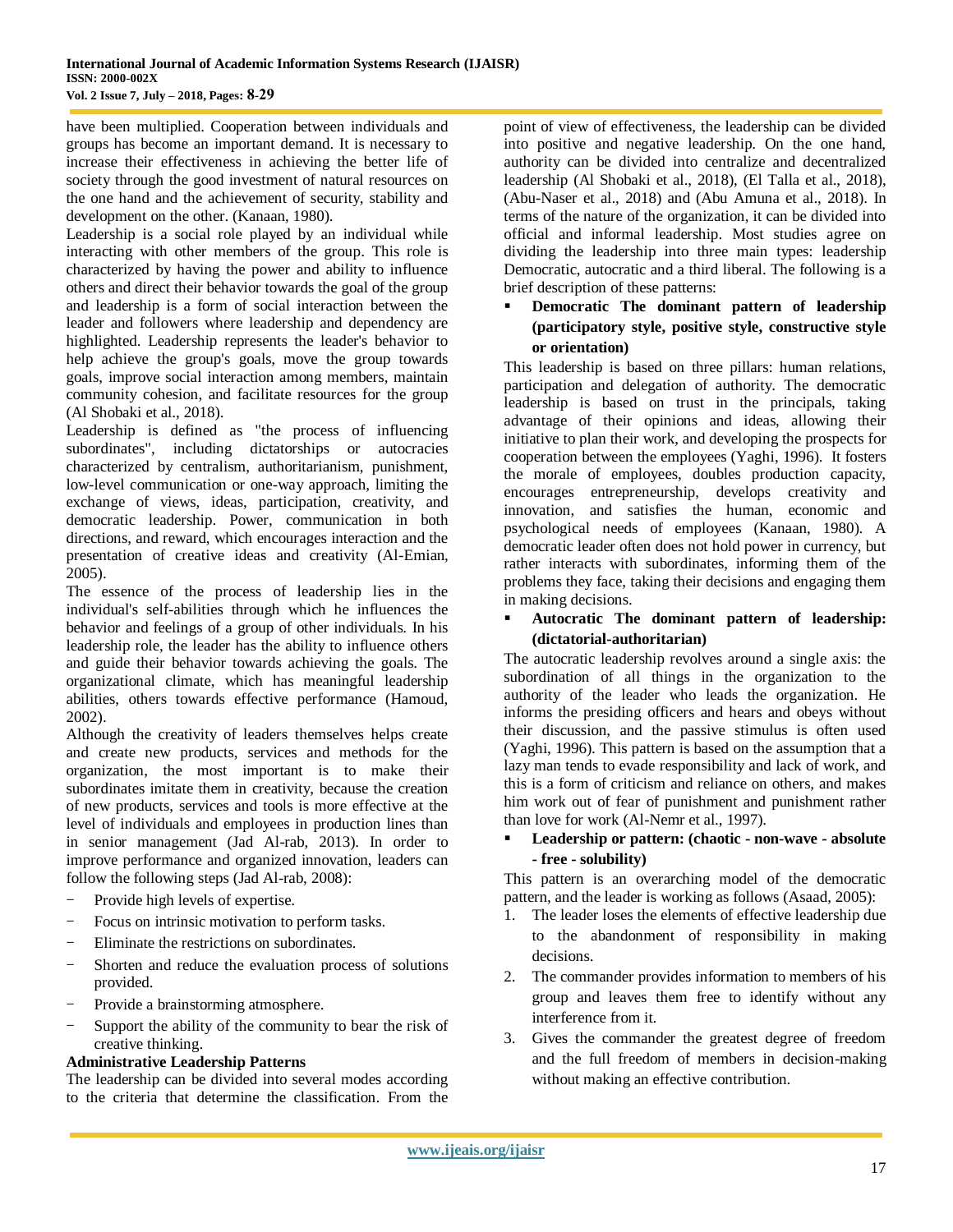- 4. The communication between the leader and the members shall be limited as narrow as possible.
- 5. The group does not respect its leader in the belief that its leader is weak.

#### **Second- Nature of the work:**

Routine work leads to boredom, neglect, indifference and indifference towards modernization and development, because creativity is discouraged and the individual feels that his work is not important (Al-Emian, 2005).

The nature of the work greatly affects the performance. The more the Nature of the work encourages innovation and creativity, the better the performance, the greater the efficiency and the efficiency of the employees, and the more the Nature of the work is routine, the more frustrated the employees. Therefore, organizations should constantly work on the Nature of the work commensurate with the qualifications and abilities of the people who are based on it, by putting the right person in the right place, in addition to the periodic rotation of employees in different jobs to kill the spirit of monotony at work, and increase their experience and improve their performance, And to inform them of the importance of the functions and roles they play, and the extent to which this function contributes to the overall productivity of the Organization (Al Shobaki et al., 2017), (El Talla et al., 2017), (Abu-Naser et al., 2018) and (Abu Amuna et al., 2017).

#### **Third- Al-Aqsa University, Gaza**

Al-Aqsa University began in 1955 as a teacher's institute under the direction of the Egyptian government. The goal was to prepare and rehabilitate teachers. In 1991, the Institute developed into a faculty known as the Faculty of State Education. Since then, the College has gradually grown in its educational plans, its scientific departments, its professors and its students. Many teachers and researchers with high academic and educational qualifications have graduated from BA, with the University of Ain Shams and with the beginning of the academic year 2000/2001 the college was transferred to Al-Aqsa University. The number of administrative staff at Al-Aqsa University is 298 Employee.

Administrative staff in Palestinian universities is an essential component of the organizational structure of Palestinian universities. Without these employees, universities cannot perform their great mission of serving the community through their teaching services, research and continuing education. This work is not completed without

administrative staff. In Fields of student affairs, admission and registration, finance, public relations, personnel affairs, maintenance, procurement, warehousing, services and security, and other administrative functions (Al Shobaki et al., 2018), (Al Shobaki et al., 2017), (Al Shobaki et al., 2016), (El Talla et al., 2018), (Abu-Naser et al., 2018) and (Abu Amuna et al., 2018).

#### **11. ANALYTICAL APPROACH**

#### **First- Methodology of the study:**

This study deals with the study of tools, phenomena and practices existing and available for study and measurement as they are, without the intervention of researchers in their course, and researchers can interact with them and describe them and analyze them scientifically and objectively the study will rely on two basic types of data:

- 1. **Initial Data:** The study was carried out in Field by distributing questionnaires to study the vocabulary of the study and to collect and compile the necessary information in the subject of the study, and then unloading and analyzing it using the statistical program and using the appropriate statistical SPSS tests in order to arrive at indications of value and indicators that support the subject of the study.
- 2. **Secondary data:** Through the review of books and periodicals, special publications and scientific and professional journals related to the subject of the study, and any references contribute to enrich the study in a scientific way, and the researchers through the use of secondary sources in the study to identify the foundations and methods of scientific studies in writing studies, Recent developments have occurred in Field of study.

## **Second- Study Population:**

The study population consists of all administrative staff at Al-Aqsa University in the Gaza Strip and through the census of the study society, it was found that it consists of (298) administrative staff.

#### **Third- The study sample:**

- A. A survey sample was used by the researchers to verify the validity and reliability of these tools. The sample size was 32 administrative staff.
- B. The random stratified sample method was used in the study. The study was conducted on a sample of (99) administrative staff. The response rate was (80.80%).

**Table 1:** *The distribution of respondents according to variables: level of employment, gender, age, academic qualification, years of service, place of work*

| <b>Career Level</b> | <b>Director</b> | <b>Administrative</b><br><b>Head Of The</b><br><b>Employee</b><br><b>Department</b> |               |                       | <b>Total</b> |
|---------------------|-----------------|-------------------------------------------------------------------------------------|---------------|-----------------------|--------------|
|                     |                 |                                                                                     |               |                       | 80           |
| <b>Gender</b>       | Male            | Female                                                                              |               |                       | 80           |
|                     | 56              |                                                                                     |               |                       |              |
|                     | $20-30$ years   | $31-40$ years                                                                       | $41-50$ years | Greater than 50 years | 80           |
| Age                 | 40              |                                                                                     |               |                       |              |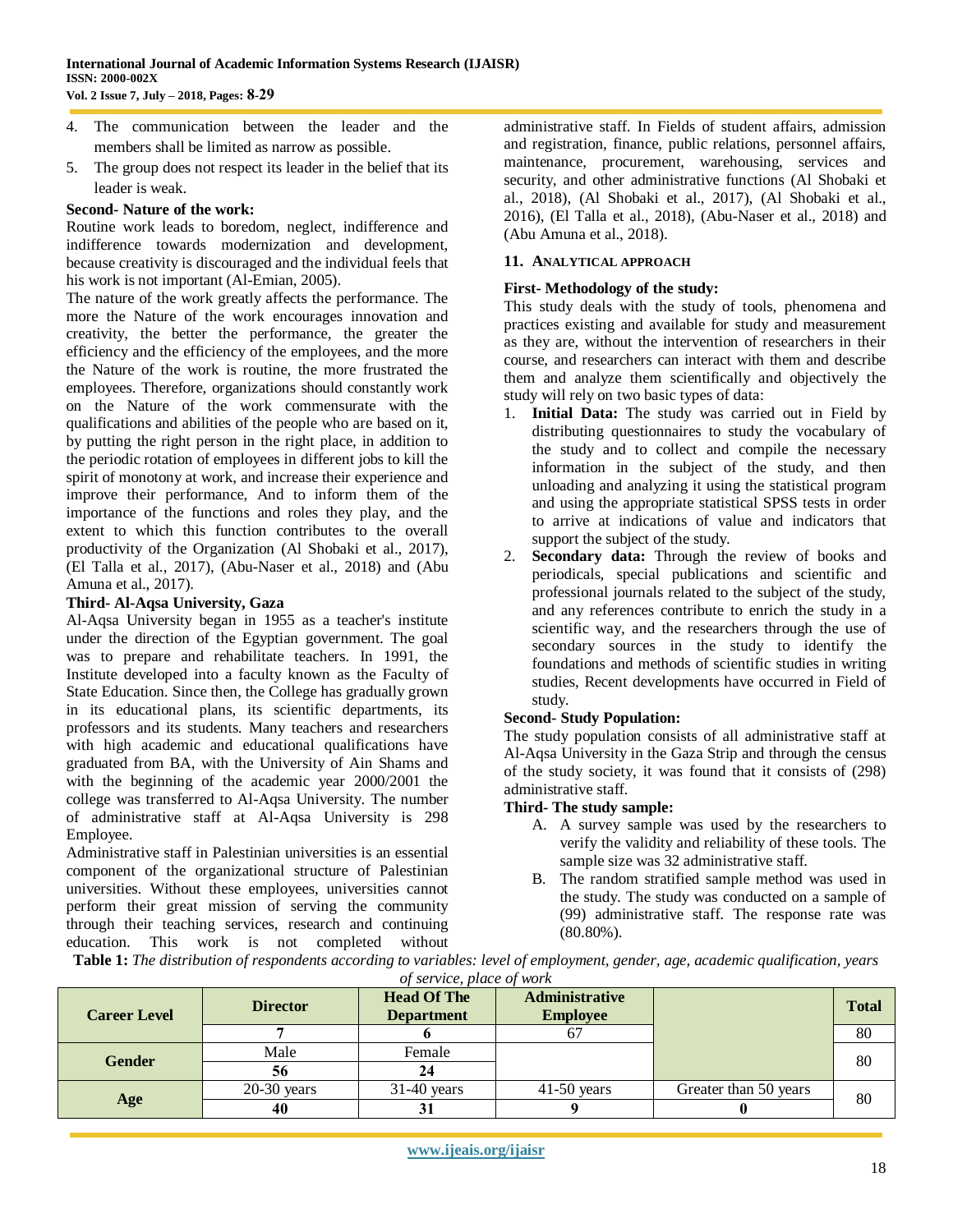| <b>Qualification</b>    | <b>Diploma</b>    | BA    | Postgraduate |                    | 80 |  |
|-------------------------|-------------------|-------|--------------|--------------------|----|--|
|                         |                   |       |              |                    |    |  |
|                         | Less than 5 years | vears | $8-10$ vears | More than 10 years | 80 |  |
| <b>Years of service</b> | ບບ                | 20    |              |                    |    |  |

#### **Fourthly- Study tool:**

Since the nature of the hypotheses and the variables involved are the ones that control the choice of the appropriate tool, accordingly, the researchers have prepared a measure for that study commensurate with its objectives and hypotheses, a measure of the impact of the dominant pattern of leadership on the Nature of the work in universities. The process of designing and preparing the study scale has gone through several stages and steps:

- The goal was to design the scale to be applied to administrative staff at Al-Aqsa University to obtain data for analysis and interpretation to answer the study's questions.
- Researchers have identified the concept of The dominant pattern of leadership in institutions of higher

education, through the literature on the subject, and previous studies,

The researchers drafted the scale items taking into account the following:

- Suitable scale for administrative staff (respondents).
- Clarity of meaning and lack of ambiguity.

His linguistic integrity.

#### **Scale units:**

The final scale included 20 words distributed across the two fields (The dominant pattern of leadership and Nature of the work)

#### **How to correct the meter:**

The five-dimensional Likert scale was used to measure respondents' responses to the questionnaire sections according to the following table

| <b>Table 2:</b> Scale of the five-dimensional Likert scale |                                                                            |  |                                     |  |  |  |  |  |
|------------------------------------------------------------|----------------------------------------------------------------------------|--|-------------------------------------|--|--|--|--|--|
|                                                            | Response   Strongly Disagree   disagree   neutral   Agree   Strongly Agree |  |                                     |  |  |  |  |  |
| <b>Degree</b>                                              |                                                                            |  |                                     |  |  |  |  |  |
| neware (etropoly disagree) disagree                        |                                                                            |  | the examiness and the affiliation c |  |  |  |  |  |

Each question has five answers (strongly disagree - disagree - neutral – agree - strongly agree), asking the respondent to read each question or answer with an  $\checkmark$  sign in proportion to his or her vision of reality, (Strongly Agree) Five points, (agree) four points, (neutral) three points, (disagree) two points, and (strongly disagree) one point, so that the relative weight in the last case is 20% and is proportional to this response.

**Believe the meter:** The researchers calculated the validity of the meter in the following ways:

1. **Authentic honesty**: Researchers have verified the authenticity of the tool ostensibly by presenting to a group of holders of a doctorate degree in business administration, and the apparent honesty shows the general appearance of the test in terms of relevance to

the examinees, and the affiliation of the phrase to Field, and clarity of wording and instructions.

2. **Authenticity of internal consistency**: The internal consistency coefficient is a correlation coefficient between each unit of scale and the whole scale, so this method is usually used to determine the veracity of the test on the one hand and the viability of its units on the other. The researchers calculated the validity of the internal consistency of the scale by finding the correlation coefficients between each field and the total score of the scale. The researchers conducted a survey sample of 32 Employees by finding correlation coefficients for each paragraph in Field to which they belong, as well as correlation coefficients between each field And the scale as a whole, as in the following tables:

| No. | <b>Item</b>                                                                                          | <b>Honesty</b><br>level | Level of<br>Sig. |
|-----|------------------------------------------------------------------------------------------------------|-------------------------|------------------|
| 1.  | The dominant pattern of leadership of the university helps them to progress and progress.            | 0.643                   | 0.01             |
| 2.  | Managers' decisions are clear.                                                                       | 0.829                   | 0.01             |
| 3.  | Managers encourages thoughtful change.                                                               | 0.805                   | 0.01             |
| 4.  | Direct supervisor allows staff to participate in decision-making related to their work.              | 0.761                   | 0.01             |
| 5.  | Direct supervisor work to motivate employees and encourage them to change, innovate<br>and innovate. | 0.773                   | 0.01             |
| 6.  | Management provides me with the necessary support to do my work and the duties<br>required of me.    | 0.696                   | 0.01             |
| 7.  | There is trust and cooperation between the direct and subordinates                                   | 0.788                   | 0.01             |
| 8.  | The direct supervisor encourages his/her subordinates to express their views and<br>suggestions.     | 0.835                   | 0.01             |
| 9.  | My direct supervisor shows great interest in my wishes.                                              | 0.807                   | 0.01             |

**Table 3:** *Honesty coefficients for each paragraph with the total score of the driving style field*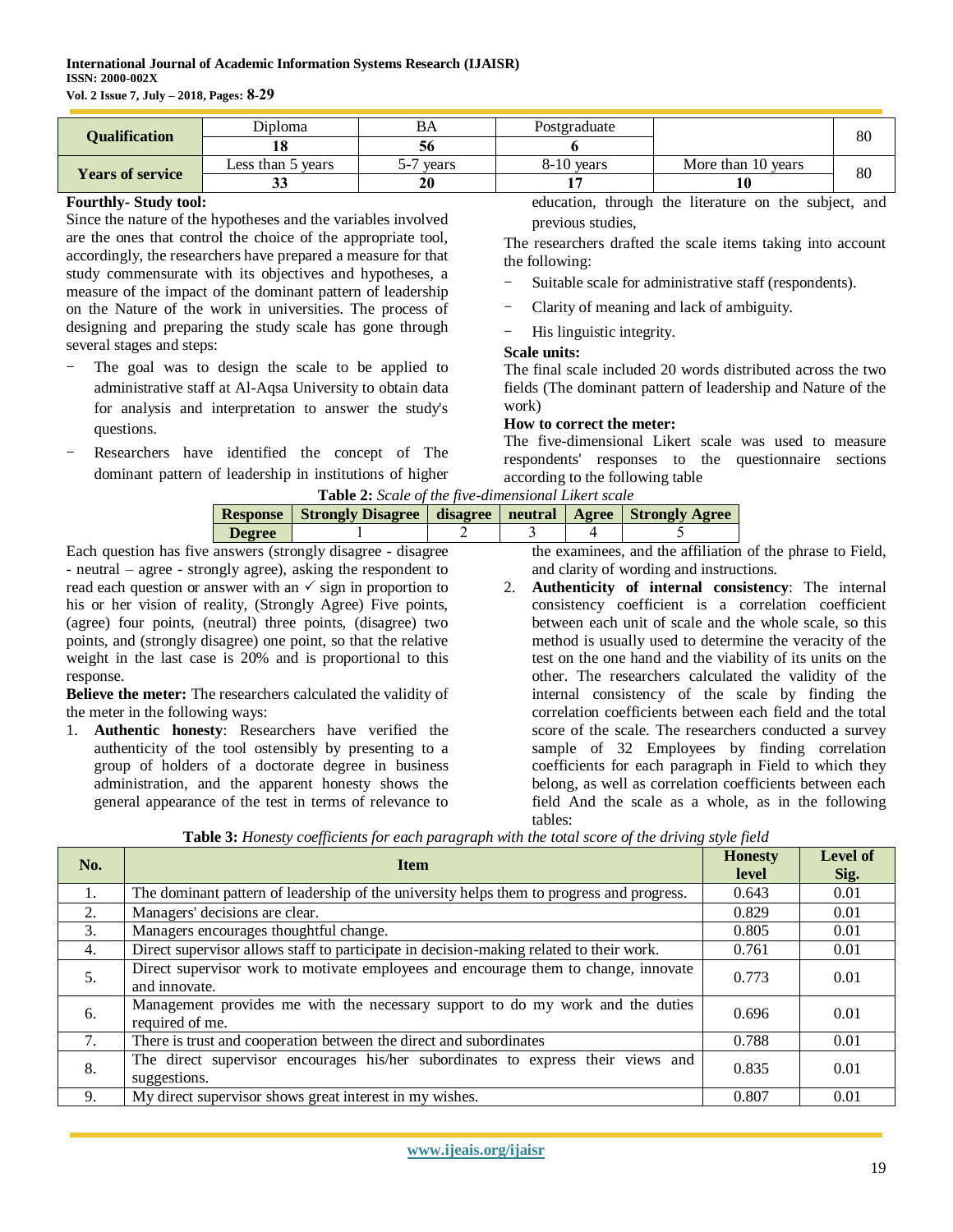#### **International Journal of Academic Information Systems Research (IJAISR) ISSN: 2000-002X Vol. 2 Issue 7, July – 2018, Pages: 8-92**

| No. | Item                                                                       | <b>Honesty</b><br>level | <b>Level of</b><br>Sig |
|-----|----------------------------------------------------------------------------|-------------------------|------------------------|
| 10. | I am encouraged by my direct supervisor to solve my own business problems. | 0.744                   | $0.01\,$               |

| Table 4: Honesty coefficients for each paragraph with the total grade of the Nature of the work |
|-------------------------------------------------------------------------------------------------|
|-------------------------------------------------------------------------------------------------|

| No. | <b>Item</b>                                                                                        | <b>Honesty</b><br>level | Level of Sig. |
|-----|----------------------------------------------------------------------------------------------------|-------------------------|---------------|
| 1.  | Working hours and working days are appropriate.                                                    | 0.563                   | 0.01          |
| 2.  | Office designs provide psychological and physical comfort (ventilation, lighting,<br>movement).    | 0.381                   | 0.05          |
| 3.  | Management provides security and safety features.                                                  | 0.366                   | 0.05          |
| 4.  | Let me work many opportunities for innovation and innovation                                       | 0.604                   | 0.01          |
| 5.  | The size of the work is consistent with my personal abilities and my scientific<br>qualifications. | 0.640                   | 0.01          |
| 6.  | My work requirements are consistent with my abilities and skills.                                  | 0.692                   | 0.01          |
| 7.  | I am satisfied with the duties and tasks at work.                                                  | 0.591                   | 0.01          |
| 8.  | My job gives me appreciation and respect for others in society                                     | 0.715                   | 0.01          |
| 9.  | University employees enjoy the holidays they are entitled to according to the system.              | 0.535                   | 0.01          |
| 10. | My job provides stability and job security.                                                        | 0.457                   | 0.01          |

**Stability of the scale:** The concept of stability means the ability of the test to give the same grades or values to the same individual or individuals if the measurement process is repeated. To ensure the stability of the scale, the researchers used the following methods:

1. **Method of split half**: by calculating the correlation coefficient between the individual questions and marital questions, and obtained the stability coefficients shown in the following table.

#### **Table 5:** *Stability coefficient of the scale*

| No.       | <b>Field</b>                          | No. of<br><b>Items</b> | <b>Correlation Coefficient Before</b><br><b>Adjustment</b> | <b>Correlation Coefficient After</b><br><b>Adjustment</b> | Level of Sig.            |
|-----------|---------------------------------------|------------------------|------------------------------------------------------------|-----------------------------------------------------------|--------------------------|
| . .       | The dominant pattern<br>of leadership | 10                     | 0.763                                                      | 0.866                                                     | Significant at<br>(0.01) |
| <u>L.</u> | The Nature of the<br>Work             | 10                     | 0.565                                                      | 0.722                                                     | Significant at<br>(0.01) |

From the above table, it is clear that the stability coefficients in all midterm segments were high, indicating that the questionnaire has a high degree of stability.

2. **Coefficient of alpha- Cronbach stability of persistence**: The researchers used the Coefficient of alpha- Cronbach stability coefficient to calculate the stability coefficient for all the terms of the scale, where the general correlation coefficient (0.862) is a high stability coefficient indicating the strength and validity

of the scale. The researchers noted that the results of Pearson correlation coefficients are consistent with the results of Coefficient of alpha- Cronbach stability, and then the researchers performed the coefficients of Coefficient of alpha- Cronbach stability between the terms of each field separately and is shown in the following table:

**Table 6:** *Shows the coefficients of Coefficient of alpha- Cronbach stability for each dimension of the scale*

| No.                                                                                                                   | Field                              | <b>COEFFICIENT OF ALPHA- CRONBACH STABILITY</b> |  |  |  |  |
|-----------------------------------------------------------------------------------------------------------------------|------------------------------------|-------------------------------------------------|--|--|--|--|
|                                                                                                                       | The dominant pattern of leadership | 0.919                                           |  |  |  |  |
| ـ.                                                                                                                    | The Nature of the Work             | 0.731                                           |  |  |  |  |
| extracted through the scientific equations necessary for this<br>The above table shows that all Coefficient of alpha- |                                    |                                                 |  |  |  |  |

The above table shows that all Coefficient of alpha-Cronbach stability are above (0.731). This indicates that the questionnaire has a high degree of stability.

# **Fifth- Statistical Methods:**

The computer was used in the statistical processing, especially the statistical packages program (SPSS), where all the data obtained by the researchers and then the results were

percentages. 2. Spearman Brown's correlation coefficient for the equal half - division, and the Cronbach alpha factor to determine the stability of the resolution.

1. Averages, frequencies, standard deviations and

and the most important used in this study: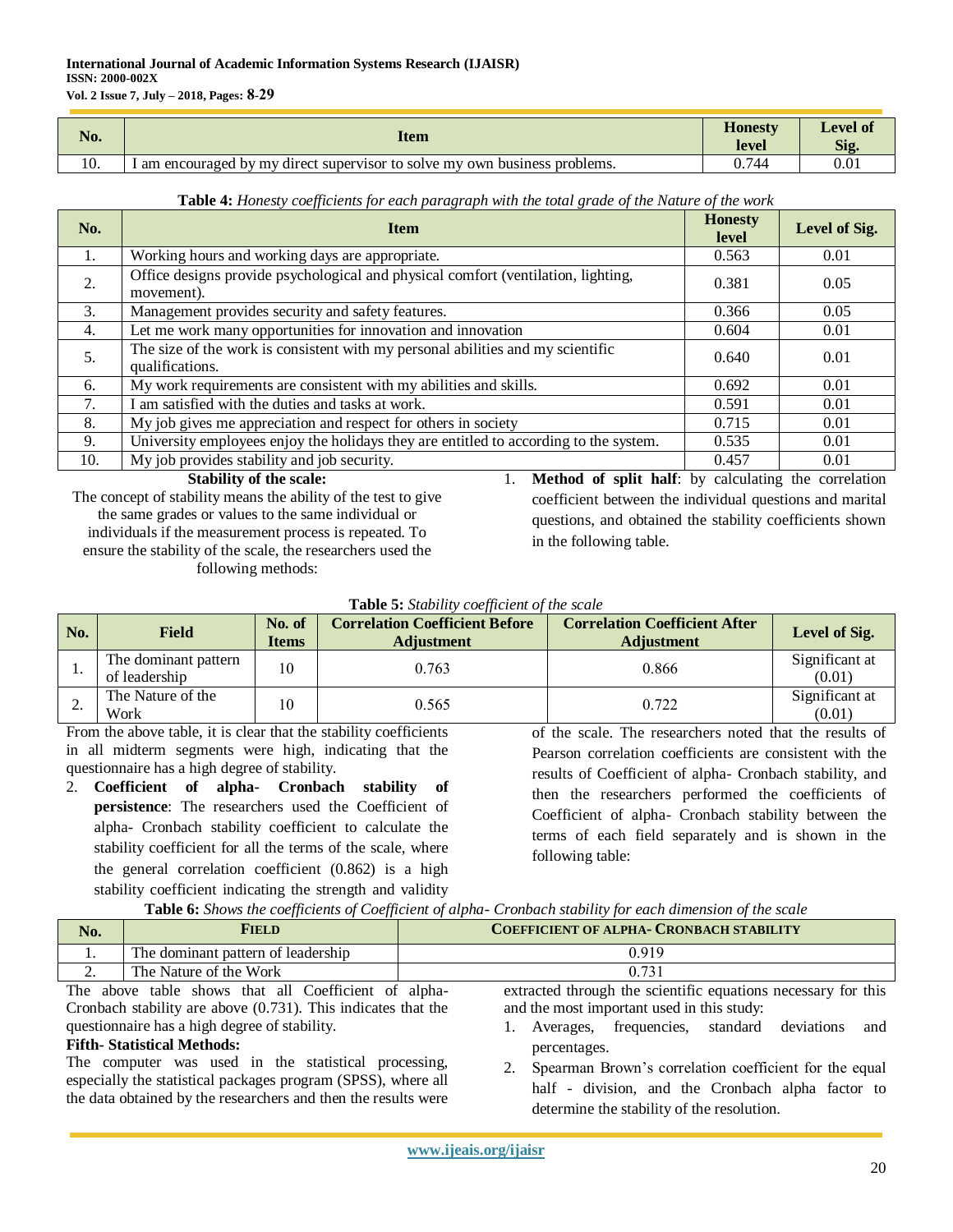- 3. Pearson correlation coefficient to measure the relationship between variables.
- 4. T test to find the differences between the averages.
- 5. Analysis of mono-variance to see differences between more than two groups.
- 6. Scheffe post-test to measure the direction of differences.

#### **Answer the study questions:**

**Q1-**: What is the reality of the dominant pattern of leadership at Al-Aqsa University?

To answer the study questions and to use the pentagram in the study instrument, the study adopted the criterion mentioned by Abdul Fattah (2008) to judge the trend when using the pentagram. The following table illustrates this:

| <b>Table 7:</b> Scale of measurements used in this study |                     |                           |                           |                       |                        |  |  |  |  |
|----------------------------------------------------------|---------------------|---------------------------|---------------------------|-----------------------|------------------------|--|--|--|--|
| <b>THE LEVEL</b><br><b>METHOD</b>                        | <b>VERY LOW</b>     | Low                       | <b>MEDIUM</b>             | <b>HIGH</b>           | <b>VERY HIGH</b>       |  |  |  |  |
| <b>SMA</b>                                               | Less than $(1.80)$  | From $(1.80)$ :<br>(2.59) | From $(2.60)$ :<br>(3.39) | From<br>(3.40)(4.19)  | Greater than $(4.20)$  |  |  |  |  |
| <b>RELATIVE WEIGHT</b>                                   | Less than $36.00\%$ | From 36.00:<br>51.90%     | From $52.00$ :<br>67.90%  | From 68.00:<br>83.90% | Greater than<br>84.00% |  |  |  |  |

This indicates that the Means of less than 1.80 indicate a very low degree in the elements of Field. The Means of (1.80: 2.59) indicate a low degree of availability of field elements, (2.60: 3.39) indicate that there is a medium degree in the elements of Field, and the Means ranging from (3.40: 4.19) indicate that there is a large degree in the elements of Field. More than (4.20) indicate that there is a very large degree in the elements of Field on the scale used in the study shown in the previous table.

To answer this question, the researchers resorted to repetitions, averages, standard deviation, percentages and order. The results were as shown in the following tables:

| Table 8: Frequency, Mean, Standard Deviation, Percentages and Ranking of Responses of Sample Members in the Field of |                               |  |  |  |
|----------------------------------------------------------------------------------------------------------------------|-------------------------------|--|--|--|
|                                                                                                                      | $\mathbf{r}$ iii $\mathbf{r}$ |  |  |  |

| Leadership Pattern |  |  |
|--------------------|--|--|
|--------------------|--|--|

| No. | <b>ITEM</b>                                                                                                 | <b>TOTAL</b><br><b>SCORES</b> | <b>MEAN</b><br>(5) | <b>STANDARD</b><br><b>DEVIATION</b> | <b>PERCENTAGE</b> | <b>RANK</b>   |
|-----|-------------------------------------------------------------------------------------------------------------|-------------------------------|--------------------|-------------------------------------|-------------------|---------------|
| 1.  | The dominant pattern of leadership of the university<br>helps them to progress and progress.                | 243                           | 3.04               | 1.277                               | 60.80%            | 2.8           |
| 3.  | Managers' decisions are clear.                                                                              | 274                           | 3.43               | 1.123                               | 68.60%            | 4.1           |
| 5.  | Managers encourages thoughtful change.                                                                      | 259                           | 3.24               | 1.094                               | 64.80%            | 3             |
| 6.  | Direct supervisor allows staff to participate in<br>decision-making related to their work.                  | 256                           | 3.20               | 1.267                               | 64.00%            | 7             |
| 7.  | My direct supervisor works to motivate employees<br>and encourage them to change, innovate and<br>innovate. | 237                           | 2.96               | 1.237                               | 59.20%            | 9             |
| 8.  | Management provides me with the necessary support<br>to do my work and the duties required of me.           | 226                           | 2.83               | 1.178                               | 56.60%            | 10            |
| 9.  | There is trust and cooperation between the direct and<br>subordinates.                                      | 257                           | 3.29               | 1.229                               | 65.80%            | $\mathcal{L}$ |
| 10. | The direct supervisor encourages his/her<br>subordinates to express their views and suggestions.            | 259                           | 3.24               | 1.172                               | 64.80%            | 4             |
| 11. | My direct supervisor shows great interest in my<br>wishes.                                                  | 242                           | 3.03               | 1.273                               | 60.60%            | 5             |
| 12. | I am encouraged by my direct supervisor to solve my<br>own business problems.                               | 257                           | 3.21               | 1.219                               | 64.20%            | 6             |
|     | All items of the dimension                                                                                  | 251.70                        | 3.1463             | .964460                             | 62.93%            |               |

The above table shows the results obtained in Field of The dominant pattern of leadership by presenting the arithmetical averages of Fields of Field. The averages were between (2.83 and 3.43).

We note from the previous table that all the paragraphs range from a medium to a high percentage. One paragraph in this field has a high percentage between (68%) and (83.90%). Nine paragraphs have a medium score between (52.00%) and ( 67.90%), the paragraph (the decisions of managers are

clear) received the highest percentage (68.60%) followed by the paragraph (there is trust and cooperation between the direct supervisor and subordinates) in second place with percentage (65.80%), then the paragraph (managers encouraging studied changes) ranked third with a percentage (64.80%), the paragraph (the administration provides me with the necessary support to do my work and the duties required of me) came last with a percentage (56.60%), and the total score for Field was (62.93%) which is average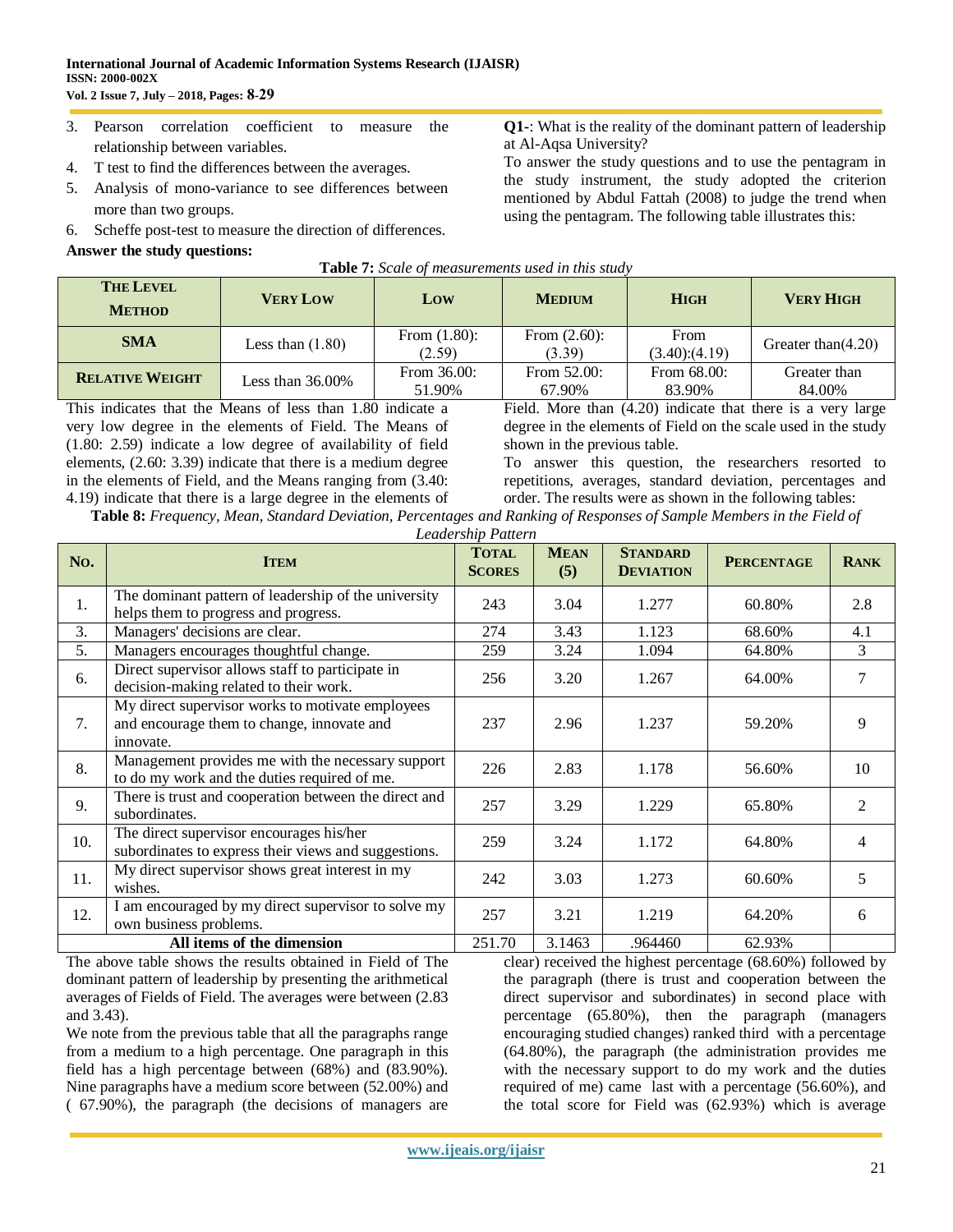grade. This finding indicates that university staff are moderately satisfied with the dominant pattern of leadership of these universities and the degree of cooperation and trust between leaders and subordinates.

This result differs from the results of Bahr and Abu Swirih (2010) with a high degree of satisfaction with the dominant pattern of leadership. There is also trust and cooperation between the leadership and the staff at the university, and the

university also has a supportive leadership that encourages subordinates to express their views, make suggestions and respond to subordinate proposals. The result was a study (Jassim and Hammoud, 2011) which showed that the driving style was the highest.

**Q2**: What is the nature of the work prevailing at Al-Aqsa University?

**Table 9:** *Frequency, Mean, Standard Deviation, Percentages and Ranking of Responses of Sample Members in the Field of Nature of Work*

| No. | <b>ITEM</b>                                                                                        | <b>TOTAL</b><br><b>SCORES</b> | <b>MEAN</b><br>(5) | <b>STANDARD</b><br><b>DEVIATION</b> | <b>PERCENTAGE</b> | <b>RANK</b>                 |
|-----|----------------------------------------------------------------------------------------------------|-------------------------------|--------------------|-------------------------------------|-------------------|-----------------------------|
| 1.  | Working hours and working days are appropriate.                                                    | 234                           | 2.93               | 1.240                               | 58.60%            | 8                           |
| 2.  | Office designs provide psychological and physical<br>comfort (ventilation, lighting, movement).    | 236                           | 2.95               | 1.146                               | 59.00%            |                             |
| 3.  | Management provides security and safety features.                                                  | 252                           | 3.19               | 1.099                               | 63.80%            | 6                           |
| 4.  | Work gives me opportunities for innovation and<br>innovation.                                      | 228                           | 2.89               | 1.000                               | 57.80%            | 10                          |
| 5.  | The size of the work is consistent with my personal<br>abilities and my scientific qualifications. | 269                           | 3.45               | 1.028                               | 69.00%            | 3                           |
| 6.  | My work requirements are consistent with my abilities<br>and skills.                               | 278                           | 3.48               | 1.067                               | 69.60%            | $\mathcal{D}_{\mathcal{L}}$ |
| 7.  | I am satisfied with the duties and tasks at work.                                                  | 264                           | 3.30               | 1.118                               | 66.00%            | 5.                          |
| 8.  | My job gives me appreciation and respect for others in<br>society.                                 | 303                           | 3.79               | 0.990                               | 75.80%            |                             |
| 9.  | University employees enjoy the holidays they are<br>entitled to according to the system.           | 273                           | 3.41               | 1.110                               | 68.20%            | 4                           |
| 10. | My job provides stability and job security.                                                        | 233                           | 2.91               | 1.333                               | 58.20%            | 9                           |
|     | All items of the dimension                                                                         | 258.39                        | 3.2299             | .708920                             | 64.60%            |                             |

The above table shows the results reached in Field of the Nature of the work by presenting the arithmetic averages of Fields of Field. It is noted that the averages ranged from 2.89 to 3.79.

The above table shows that all the paragraphs ranged from medium to high. There were four vertebrates in this area with a high percentage between 68% and 83.90%. Six were intermediate between 52.00% and 67.90%. The paragraph (giving me the job of esteem and respect for others in the community) has received the highest percentage (75.80%), followed by the paragraph (my work requirements correspond to my abilities and skills) ranked second with a percentage (69.60%), then the paragraph (commensurate with the size of the work) With my personal abilities and scientific qualifications) ranked third and in percentage (69.00%), the paragraph (allows me to work many opportunities for renewal and innovation) in the brotherly rank with percentage (57.80%), and got the total score of Field on a percentage (64.60%), a medium degree.

The results differ with the study of Bahr and Abu Swirih (2010), where the nature of the work at the university gives its employees respect and appreciation in the community and the size of the work corresponds to personal abilities and

scientific qualifications and provides stability and job security for employees. The results also differed with the study of Al-Sakran (2004), which showed a positive attitude towards the Nature of the work. The researchers attribute this agreement to the general atmosphere of these institutions, the suitable work environment, and the excellent performance of employees. (Al-Shanti, 2006). The results of his study showed that the nature of the work and the duties of the jobs occupied by the employees are not consistent with the scientific qualifications and the disciplines they have obtained. The researchers explain this finding that there is a defect in the organizational structure in the ministries of the Palestinian National Authority.

#### **12. HYPOTHESIS TESTING**

**H01**: There is a statistically significant impact of the dominant pattern of leadership in the university on the nature of the work of its administrative staff.

To determine the validity of this hypothesis, the researchers used the linear regression test as shown in the following table:

**Table 10:** *Model Summary*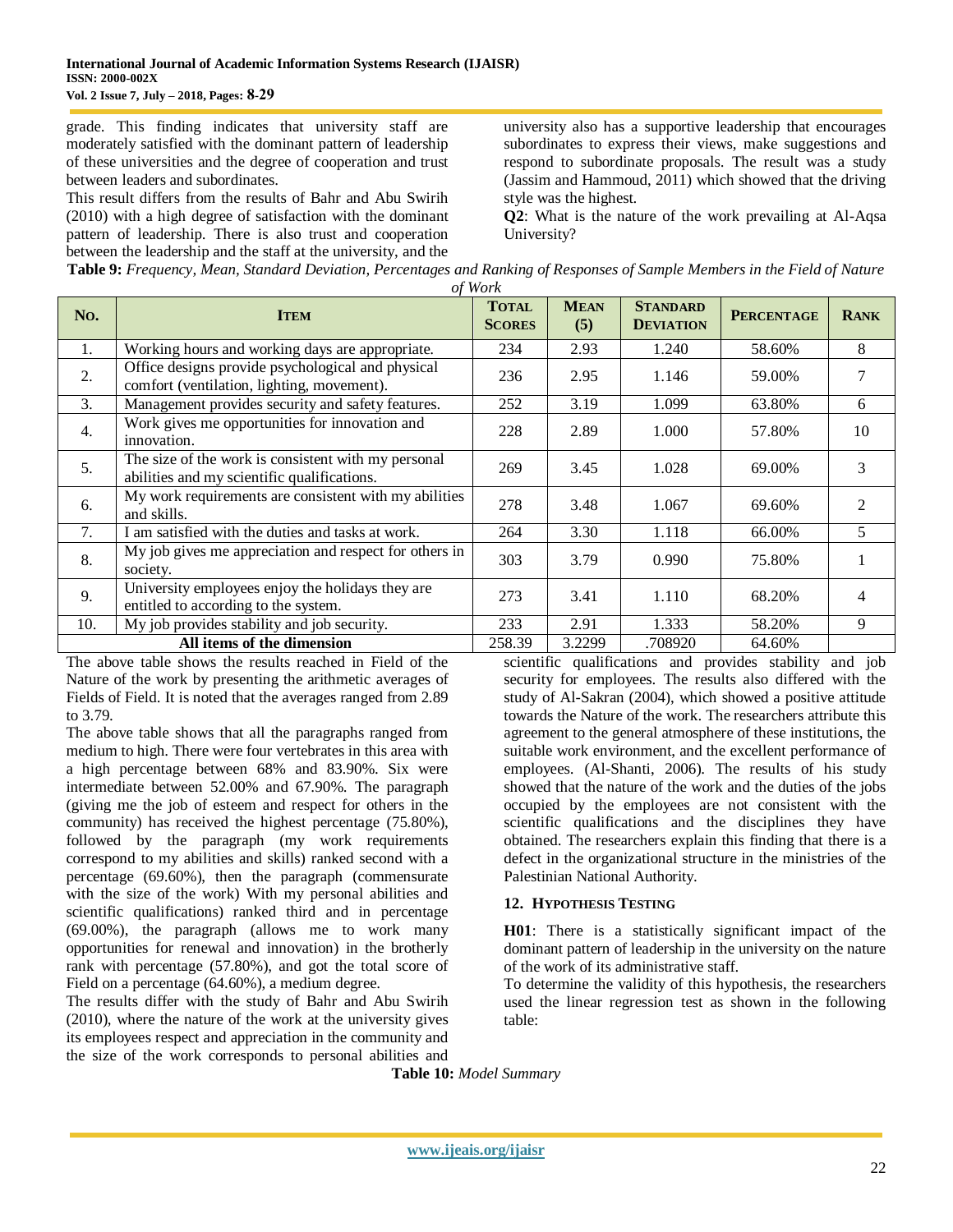|                                                               | <b>MODEL SUMMARY</b>            |  |                                     |                                             |  |  |  |  |
|---------------------------------------------------------------|---------------------------------|--|-------------------------------------|---------------------------------------------|--|--|--|--|
| <b>MODEL</b>                                                  | R                               |  | <b>R SQUARE   ADJUSTED R SQUARE</b> | <b>STD. ERROR OF THE</b><br><b>ESTIMATE</b> |  |  |  |  |
|                                                               | .375a<br>.66133<br>.130<br>.141 |  |                                     |                                             |  |  |  |  |
| a. Predictors: (Constant), The dominant pattern of leadership |                                 |  |                                     |                                             |  |  |  |  |

|                                               | <b>Lable 11:</b> Analysis <i>of variance by ANOVA lest</i> |                                                               |    |                    |        |                         |  |  |
|-----------------------------------------------|------------------------------------------------------------|---------------------------------------------------------------|----|--------------------|--------|-------------------------|--|--|
|                                               | <b>ANOVAA</b>                                              |                                                               |    |                    |        |                         |  |  |
|                                               | <b>MODEL</b>                                               | <b>SUM OF SQUARES</b>                                         | DF | <b>MEAN SQUARE</b> | F      | <b>LEVEL OF</b><br>SIG. |  |  |
|                                               | Regression                                                 | 5.589                                                         |    | 5.589              | 12.779 | .001 <sub>b</sub>       |  |  |
|                                               | Residual                                                   | 34.113                                                        | 78 | .437               |        |                         |  |  |
|                                               | <b>Total</b>                                               | 39.703                                                        | 79 |                    |        |                         |  |  |
| a. Dependent Variable: the Nature of the Work |                                                            |                                                               |    |                    |        |                         |  |  |
|                                               |                                                            | b. Predictors: (Constant), The dominant pattern of leadership |    |                    |        |                         |  |  |

# **Table 11:** *Analysis of variance by ANOVA test*

#### **Table 12:** *Transaction table*

|                                               | <b>COEFFICIENTSA</b> |                     |                                                           |       |                         |
|-----------------------------------------------|----------------------|---------------------|-----------------------------------------------------------|-------|-------------------------|
| <b>MODEL</b>                                  |                      | <b>COEFFICIENTS</b> | <b>UNSTANDARDIZED STANDARDIZED</b><br><b>COEFFICIENTS</b> |       | <b>LEVEL</b><br>OF SIG. |
|                                               | B                    | <b>STD. ERROR</b>   | <b>BETA</b>                                               |       |                         |
| (Constant)                                    | 2.362                | .254                |                                                           | 9.310 | .000                    |
| The dominant pattern of leadership            | .276                 | .077                | .375                                                      | 3.575 | .001                    |
| a. Dependent Variable: the Nature of the Work |                      |                     |                                                           |       |                         |

From the results described in the previous tables, the following can be inferred:

- There is a statistically significant correlation between the driving style and the Nature of the work at the university.
- Correlation coefficient  $= 0.375$ , and the adjusted limiting factor  $= 0.141$ , which means that 14.1% of the change in the prevailing Nature of the work was explained by the linear relationship with The dominant pattern of leadership in the university and the remaining percentage may be due to other factors
- The value of the calculated  $F$  test is 12.779, and the probability value is 0.001, which means rejecting the null hypothesis and accepting the existence of a statistically significant effect between the prevailing **Table 13:** *Mean and standard deviations and the value of "T" for the scale domains according to the gender variable*

driving style and the Nature of the work at the university.

**H02: There are statistically significant differences in the opinions of the respondents in the dominant pattern of leadership and the nature of the work of the administrative staff due to the demographic variables (gender - age - scientific qualification).**

**It has the following sub-assumptions:**

**H02-1: There are statistically significant differences in the opinions of the sample members in the dominant pattern of leadership and the nature of the work of the administrative staff due to the gender variable.**

To determine the validity of this hypothesis, the researchers used the T-test as shown in the following table:

| <b>FIELD</b>                       | <b>GENDER</b> | <b>THE</b><br><b>NUMBER</b> | <b>AVERAGE</b> | <b>STANDARD</b><br><b>DEVIATION</b> | $\mathbf{G}$<br><b>VALUE</b> | <b>LEVEL</b><br>OF SIG. |
|------------------------------------|---------------|-----------------------------|----------------|-------------------------------------|------------------------------|-------------------------|
| The dominant pattern of leadership | Male          | 56                          | 3.1054         | 0.99357                             | $-0.577$                     | 0.566                   |
|                                    | Female        | 24                          | 3.2417         | 0.90598                             |                              |                         |
|                                    | Male          | 56                          | 3.3105         | 0.69792                             |                              | 0.121                   |
| The Nature of the Work             | Female        | 24                          | 3.0417         | .713180                             | 1.569                        |                         |

It is clear from the previous table that there are no statistically significant differences due to the gender variable between males and females in all fields. The calculated value of T is less than the tabular value of T, which proves the

validity of the hypothesis.

The absence of differences between males and females can be explained in terms of the similarities between university leadership with males and females alike, and the lack of discrimination between males and females in the Nature of the work.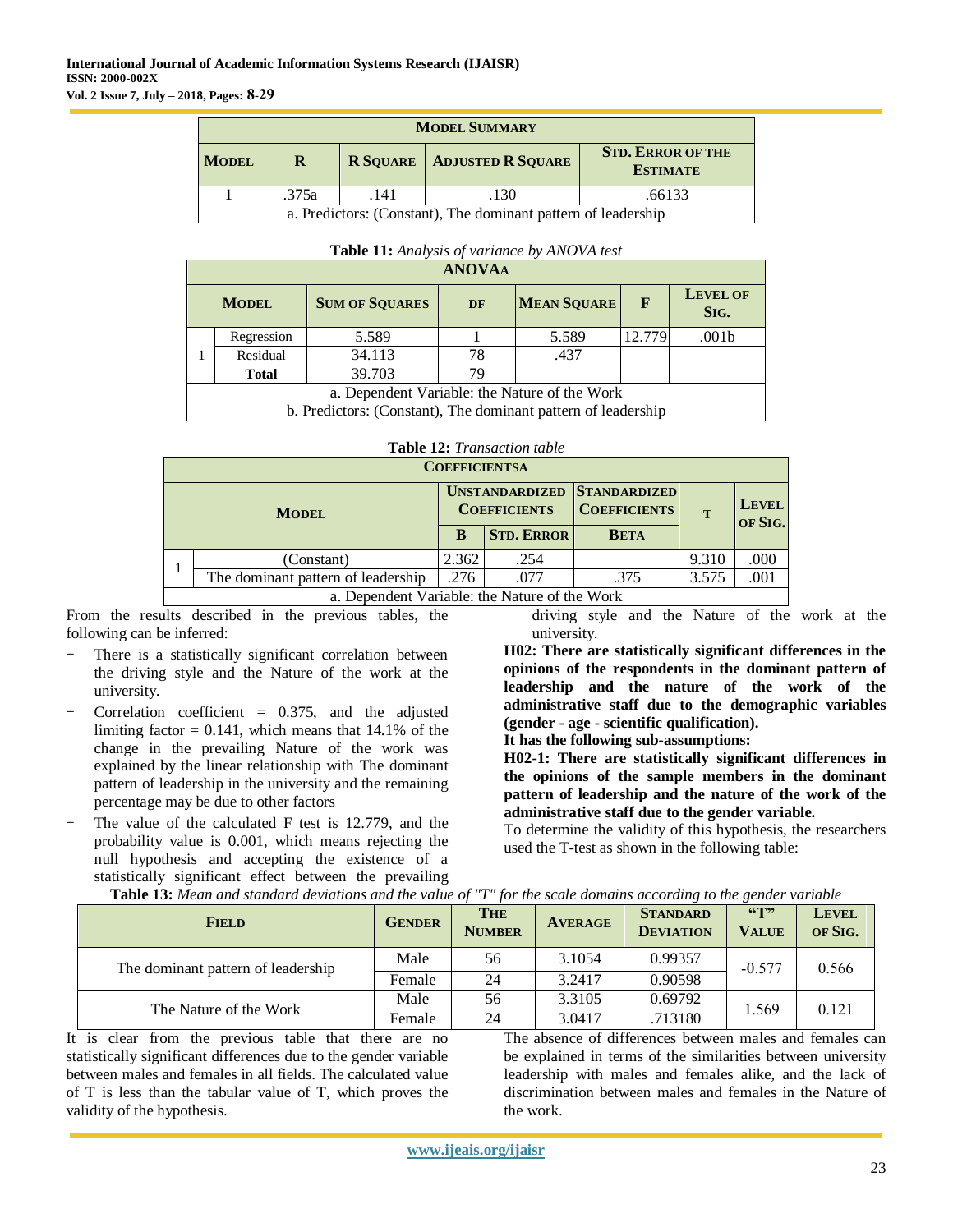**H02-2: There are statistically significant differences in the opinions of the respondents in the prevailing leadership pattern and the nature of the work of the administrative staff due to the variable age.**

To determine the validity of this hypothesis, one way anova was used as shown in the following table:

**Table 14:** *The source of the variance, the sum of squares, the degrees of freedom, the mean squares, the value of "P", and the level of significance attributed to the variable of age*

| <b>FIELD</b>                       | <b>SOURCE</b>  | <b>TOTAL</b><br><b>SQUARES</b> | <b>DEGREES</b><br>OF<br><b>FREEDOM</b> | <b>AVERAGE</b><br><b>SQUARES</b> | 66 <sup>p</sup><br><b>VALUE</b> | <b>LEVEL</b><br><b>OF</b><br>SIG. |
|------------------------------------|----------------|--------------------------------|----------------------------------------|----------------------------------|---------------------------------|-----------------------------------|
|                                    | Between Groups | 3.287                          | ∍                                      | 1.643                            |                                 |                                   |
| The dominant pattern of leadership | Within Groups  | 70.198                         | 77                                     | 0.912                            | 1.803                           | 0.172                             |
|                                    | <b>Total</b>   | 73.485                         | 79                                     |                                  |                                 |                                   |
|                                    | Between Groups | 1.973                          | 2                                      | 0.986                            |                                 |                                   |
| The Nature of the Work             | Within Groups  | 37.730                         | 77                                     | 0.490                            | 2.013                           | 0.141                             |
|                                    | <b>Total</b>   | 39.703                         | 79                                     |                                  |                                 |                                   |

It is clear from the previous table that there are no statistically significant differences in these fields and the overall score is due to the age variable of the respondents. The value of the calculated F is less than the value of the table.

This result can be explained by the fact that employees of all ages live in the same organizational environment, are influenced by the same pattern of leadership and live in the same way as the university.

**H02-3: There are statistically significant differences in the opinions of the respondents in the dominant pattern of leadership and the nature of the work of the administrative staff due to the variable of scientific qualification.**

To determine the validity of this hypothesis, one way anova was used as shown in the following table:

**Table 15:** *The source of the variance, the sum of the squares, the degrees of freedom, the mean squares, the value of "P", and the level of significance due to the variable of scientific degree*

| <b>FIELD</b>                       | <b>SOURCE</b>  | <b>TOTAL</b><br><b>SQUARES</b> | <b>DEGREES</b><br><b>OF</b><br><b>FREEDOM</b> | <b>AVERAGE</b><br><b>SQUARES</b> | "p"<br><b>VALUE</b> | <b>LEVEL</b><br>OF<br>SIG. |
|------------------------------------|----------------|--------------------------------|-----------------------------------------------|----------------------------------|---------------------|----------------------------|
| The dominant pattern of leadership | Between Groups | 3.648                          |                                               | 1.824                            |                     |                            |
|                                    | Within Groups  | 69.837                         | 77                                            | 0.907                            | 2.011               | 0.141                      |
|                                    | <b>Total</b>   | 73.485                         | 79                                            |                                  |                     |                            |
|                                    | Between Groups | 0.466                          | C                                             | 0.233                            |                     |                            |
| The Nature of the Work             | Within Groups  | 39.237                         | 77                                            | 0.510                            | 0.457               | 0.635                      |
|                                    | <b>Total</b>   | 39.703                         | 79                                            |                                  |                     |                            |

It is clear from the previous table that there are no statistically significant differences in all fields according to their scientific qualifications, since the value of F is less than the value of the F. The result can be explained by the fact that the employees of different scientific qualifications are looking for a good dominant pattern of leadership, and provide the appropriate working nature, and this proves the validity of the hypothesis in a manner.

**H03: There are statistically significant differences in the opinion of the respondents in the dominant pattern of** 

**leadership and the nature of the work of the administrative staff due to the organizational variables (years of service - job level).**

**It has the following sub-assumptions:**

**H03-1: There are statistically significant differences in the opinions of the sample members in the dominant pattern of leadership and the nature of the work of the administrative staff due to the variable years of service.**

To determine the validity of this hypothesis, one way anova was used as shown in the following table:

**Table 16:** *Source of variance, sum of squares, degrees of freedom, mean squares, F value and level of significance due to variable years of service*

| <b>FIELD</b>                       | <b>SOURCE</b>  | <b>TOTAL</b><br><b>SOUARES</b> | <b>DEGREES OF</b><br><b>FREEDOM</b> | <b>AVERAGE</b><br><b>SOUARES</b> | 66F<br><b>VALUE</b> | Level<br>OF SIG. |
|------------------------------------|----------------|--------------------------------|-------------------------------------|----------------------------------|---------------------|------------------|
|                                    | Between Groups | 3.567                          |                                     | 1.189                            | .292                | 0.283            |
| The dominant pattern of leadership | Within Groups  | 69.918                         | 76                                  | 0.920                            |                     |                  |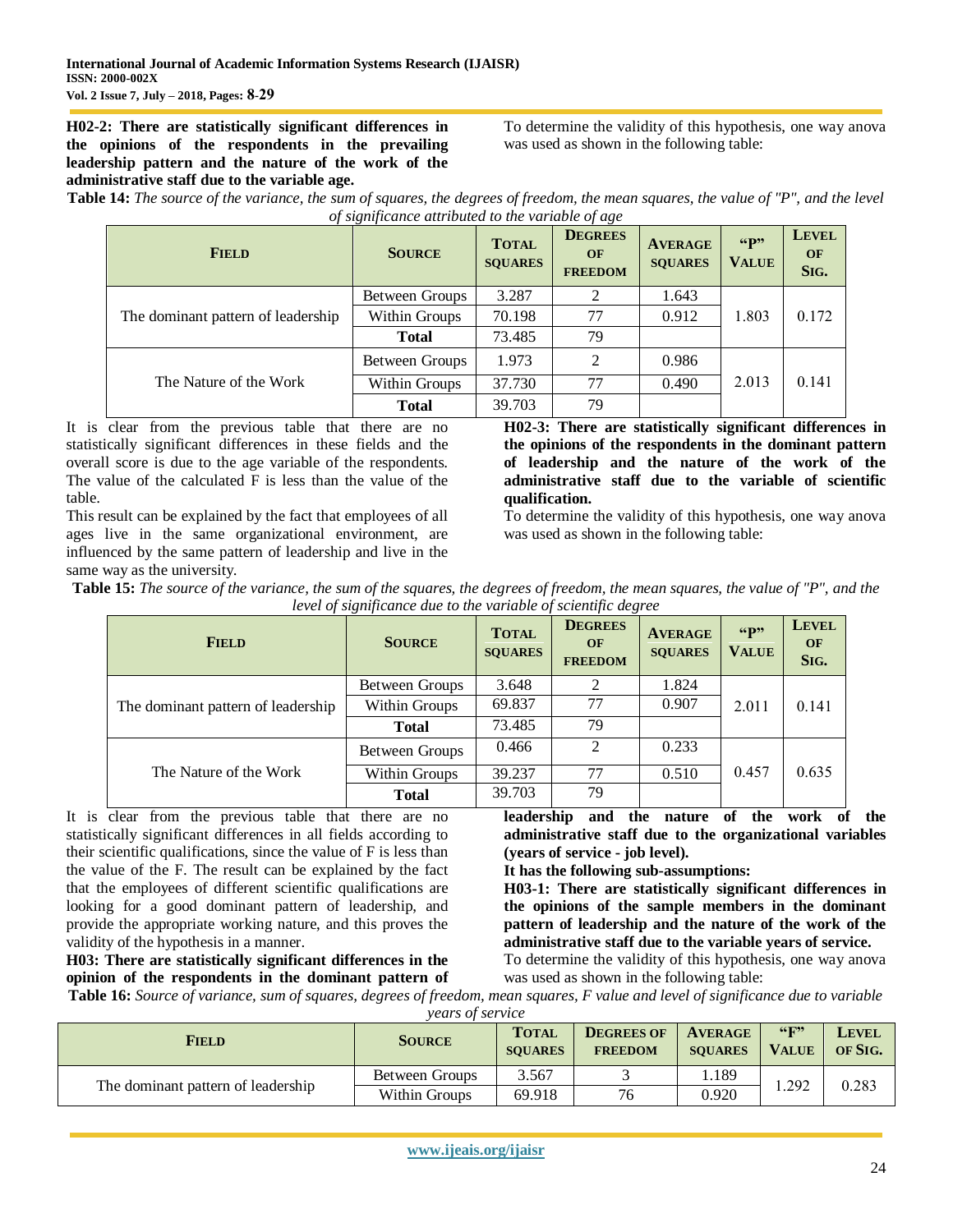| <b>FIELD</b>           | <b>SOURCE</b>  | <b>TOTAL</b><br><b>SOUARES</b> | <b>DEGREES OF</b><br><b>FREEDOM</b> | <b>AVERAGE</b><br><b>SOUARES</b> | $\mathbf{G}$ <sup>39</sup><br><b>VALUE</b> | <b>LEVEL</b><br>OF SIG. |
|------------------------|----------------|--------------------------------|-------------------------------------|----------------------------------|--------------------------------------------|-------------------------|
|                        | <b>Total</b>   | 73.485                         | 79                                  |                                  |                                            |                         |
|                        | Between Groups | 6.194                          |                                     | 2.065                            |                                            |                         |
| The Nature of the Work | Within Groups  | 33.509                         | 76                                  | 0.441                            | 4.682                                      | 0.005                   |
|                        | <b>Total</b>   | 39.703                         | 79                                  |                                  |                                            |                         |

It is clear from the previous table that the value of the calculated F is less than the F value of the table. Consequently, there are no statistically significant differences in the dominant pattern of leadership, whereas in Field of the Nature of the work and there are statistically significant differences, due to variable years of service To find out the direction of differences in the Nature of the work, the Scheffe Test was used as in the following table:

**Table 17:** *Results of the Scheffe Test to identify the direction and significance of differences in the nature of work due to the variable years of service*

| YEARS OF SERVICE   | <b>LESS THAN 5 YEARS</b> | 5-7 YEARS    | 8-10 YEARS               | <b>MORE THAN 10 YEARS</b> |
|--------------------|--------------------------|--------------|--------------------------|---------------------------|
| Less than 5 years  | -                        |              |                          |                           |
| 5-7 years          | 0.027155                 |              |                          |                           |
| $8-10$ years       | $*0.594316-$             | $*0.621471-$ | $\overline{\phantom{0}}$ |                           |
| More than 10 years | $*0.547845-$             | $*0.575000-$ | 0.046471                 | $\qquad \qquad$           |

It is clear from the previous table that there are statistically significant differences at (0.05) due to the variable years of service in Field of "Nature of the work" between the years of service (less than 5 years) and (5-7 years) with holders of years of service (8-10 years) and (more than 10 years) for the benefit of those with less years of service. The researchers explain this finding that those with less service years are in

\* Sig. at 0.05

the career development stage and are often satisfied with the nature of their work, their work,

**H03-2:** There are statistically significant differences in the opinions of the respondents in the dominant pattern of leadership and the nature of the work of the administrative staff due to the variable of the functional level.

To determine the validity of this hypothesis, one way anova was used as shown in the following table:

| Table 18: Source of variance, sum of squares, degrees of freedom, mean squares, F value, and significance level |  |  |
|-----------------------------------------------------------------------------------------------------------------|--|--|
|                                                                                                                 |  |  |
|                                                                                                                 |  |  |

| <b>FIELD</b>                       | <b>SOURCE</b>         | <b>TOTAL</b><br><b>SOUARES</b> | <b>DEGREES</b><br>OF<br><b>FREEDOM</b> | <b>AVERAGE</b><br><b>SOUARES</b> | $\mathbf{G}$ <sup>39</sup><br><b>VALUE</b> | <b>LEVEL</b><br>OF SIG. |
|------------------------------------|-----------------------|--------------------------------|----------------------------------------|----------------------------------|--------------------------------------------|-------------------------|
| The dominant pattern of leadership | Between Groups        | 0.255                          |                                        | 0.128                            | 0.134                                      | 0.875                   |
|                                    | Within Groups         | 73.230                         | 77                                     | 0.951                            |                                            |                         |
|                                    | <b>Total</b>          | 73.485                         | 79                                     |                                  |                                            |                         |
| The Nature of the Work             | <b>Between Groups</b> | 1.413                          | $\mathcal{D}$                          | 0.707                            | 1.421                                      | 0.248                   |
|                                    | Within Groups         | 38.289                         | 77                                     | 0.497                            |                                            |                         |
|                                    | <b>Total</b>          | 39.703                         | 79                                     |                                  |                                            |                         |

The above table shows that the calculated F is less than the F value of the table, meaning that there are no statistically significant differences in all fields according to the functional level variable, which proves the hypothesis is incorrect.

The researchers explain this result that employees at different levels of employment have the same view of the dominant pattern of leadership and Nature of the work as the sample consists of administrative staff, who often receive the top instructions and policies from the University Council and composed of academics.

# **13. RESULTS**

• The results showed that there is a moderate degree of the dominant pattern of leadership at Al-Aqsa University

from the point of view of administrative staff, with a percentage of (62.93%).

- The results showed that there was an average level of satisfaction with the nature of the work from the point of view of the administrative staff, where the percentage reached (64.60%).
- The results showed that there is a direct correlation between the dominant pattern of leadership and the Nature of the work.
- The results showed a statistically significant effect of the dominant pattern of leadership on the Nature of the work.
- The results showed that there were no differences between the sample in the view of the type of leadership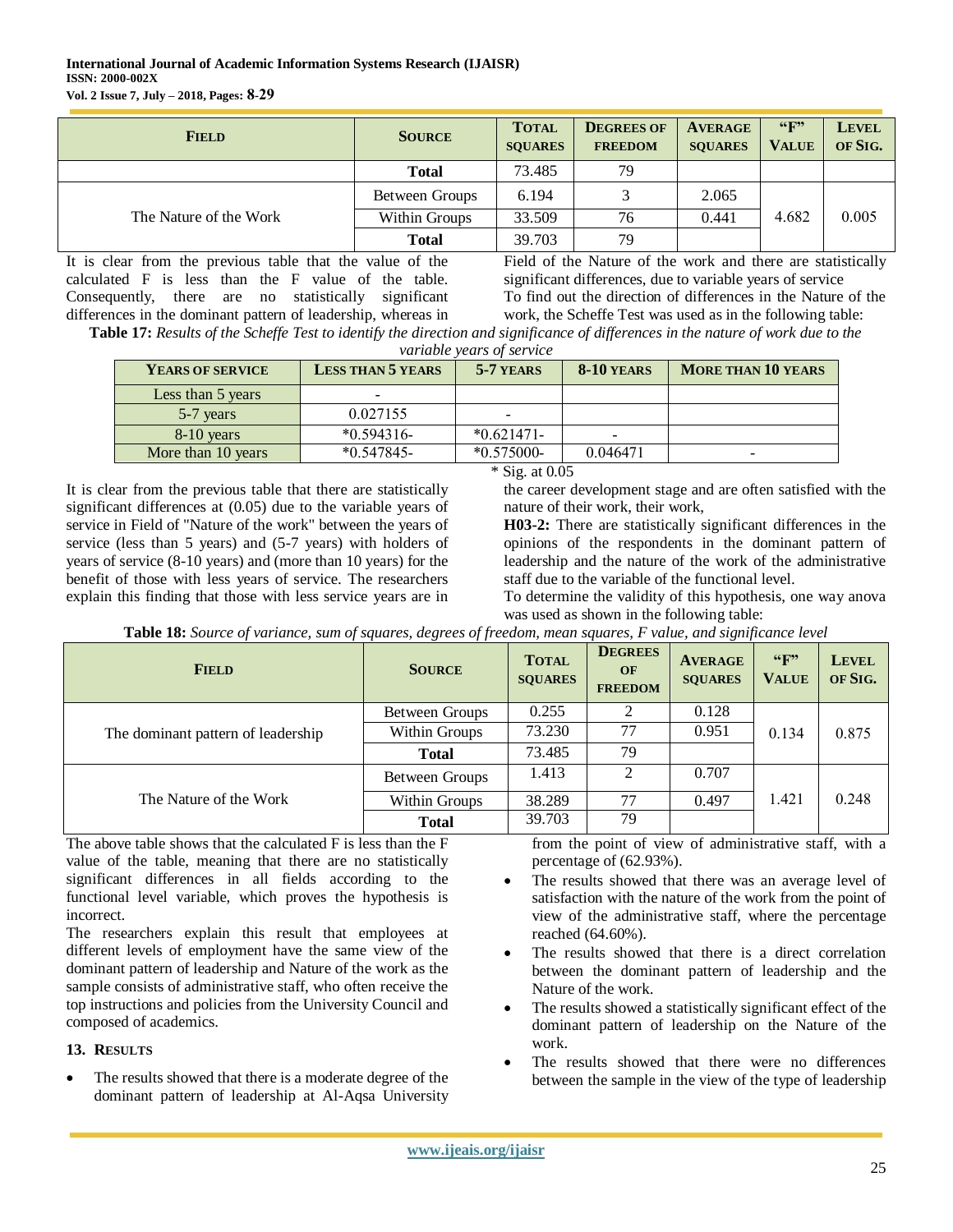and the Nature of the work according to the gender variable.

- The results showed that there were no differences in the perception of the dominant pattern of leadership and the Nature of the work according to the age variable.
- The results showed that there were no statistically significant differences in the view of the type of leadership and the Nature of the work according to the variable of scientific qualification.
- The results indicated that there were no differences in the perception of The dominant pattern of leadership according to the variable years of service
- The differences in Field of Nature of the work according to the variable years of service where there were differences in favor of years of service less.
- The results indicate that there are no differences in the employees' perception of the type of leadership and the nature of the work of the administrative staff according to the change in the career level (manager, head of department, administrative officer).

## **14. RECOMMENDATIONS**

- The interest of the departments of the Palestinian universities in the Gaza Strip and the University of Al-Aqsa should be increased in particular to provide a good dominant pattern of leadership that encourages the employees to perform well.
- Improve the nature of the work of the administrative staff to serve the interests of the work and achieve satisfaction among the employees.
- Provide universities with the opportunity to participate in decision-making.
- University administrations continue to pay attention to and continuously improve the performance of their employees.
- Solve employee problems and give them the opportunity to contribute to solving their own problems.
- Use the staff rotation method periodically.
- Strengthening the democratic the dominant pattern of leadership and empowering university staff.

#### **REFERENCES**

- [1] Abdul Fattah, Ezz (2008). Introduction to descriptive and indicative statistics using SPSS, Algorithm Scientific Library, Egypt.
- [2] Abu Amuna, Y. M., Al Shobaki, M. J., & Abu Naser, S. S. (2017). Strategic Environmental Scanning: an Approach for Crises Management. International Journal of Information Technology and Electrical Engineering, 6(3), 28-34.
- [3] Abu Naser, S. S., & Al Shobaki, M. J. (2017). Organizational Excellence and the Extent of Its Clarity in the Palestinian Universities from the Perspective of Academic Staff. International Journal of Information Technology and Electrical Engineering, 6(2), 47-59.
- [4] Al Hila, A., Al Shobaki, M. (2017). The Role of Servant Leadership in Achieving Excellence Performance in Technical Colleges-Provinces of Gaza Strip. International Journal of Management Research and Business Strategy, IJMRBS, 6 (1), 69-91
- [5] Al Shobaki, M. J., & Abu Naser, S. S. (2017). The Role of the Practice of Excellence Strategies in Education to Achieve Sustainable Competitive Advantage to Institutions of Higher Education-Faculty of Engineering and Information Technology at Al-Azhar University in Gaza a Model. International Journal of Digital Publication Technology, 1(2), 135-157.
- [6] Abdulla, A., Aziz, A., Al Shobaki, M., & Abu Naser, S. S. (2017). The Reality of Integrating the Dimensions of Computerized Health Information Systems in Dar Al-Shifa Medical Complex. International Journal of Engineering and Information Systems (IJEAIS), 1(9), 80-104.
- [7] Abu Al-Nasr, Medhat (2009). Future Leaders, Cairo, Arab Publishing Group, I 1, Cairo, Egypt.
- [8] Abu Amuna, Y. M., Al Shobaki, M. J., & Abu Naser, S. S. (2017). The Role of Knowledge-Based Computerized Management Information Systems in the Administrative Decision-Making Process. International Journal of Information Technology and Electrical Engineering, 6(2), 1-9.
- [9] Abu Naser, S. S., & Al Shobaki, M. J. (2016). The Impact of Management Requirements and Operations of Computerized Management Information Systems to Improve Performance (Practical Study on the employees of the company of Gaza Electricity Distribution). Paper presented at the First Scientific Conference for Community Development.
- [10] Al Hila, A. A., Al Shobaki, M. J., & Abu Naser, S. S. (2017). The Effect of Academic Freedoms in Enhancing the Social Responsibility of Palestinian University Staff in the Gaza Governorates. International Journal of Engineering and Information Systems (IJEAIS), 1(5), 22-35.
- [11] Al Shobaki, M. J., & Abu Naser, S. S. (2016). The Dimensions of Organizational Excellence in the Palestinian Higher Education Institutions from the Perspective of the Students. GLOBAL JOURNAL OF MULTIDISCIPLINARY STUDIES, 5(11), 66-100.
- [12] El Talla, Suliman A. (2017). Organizational Variables and Its Relationship with Job Performance at Gaza Strip Universities From the perspective of Administrative Staff. Journal of The University of Palestine for Research and studies, 7 (1), 65-94
- [13] Salama, A. A., Al Shobaki, M., Abu-Naser, S. S., AlFerjany, A. A. M., & Amuna, Y. M. A. (2017). The Relationship between Performance Standards and Achieving the Objectives of Supervision at the Islamic University in Gaza. International Journal of Engineering and Information Systems (IJEAIS), 1(10), 89-101.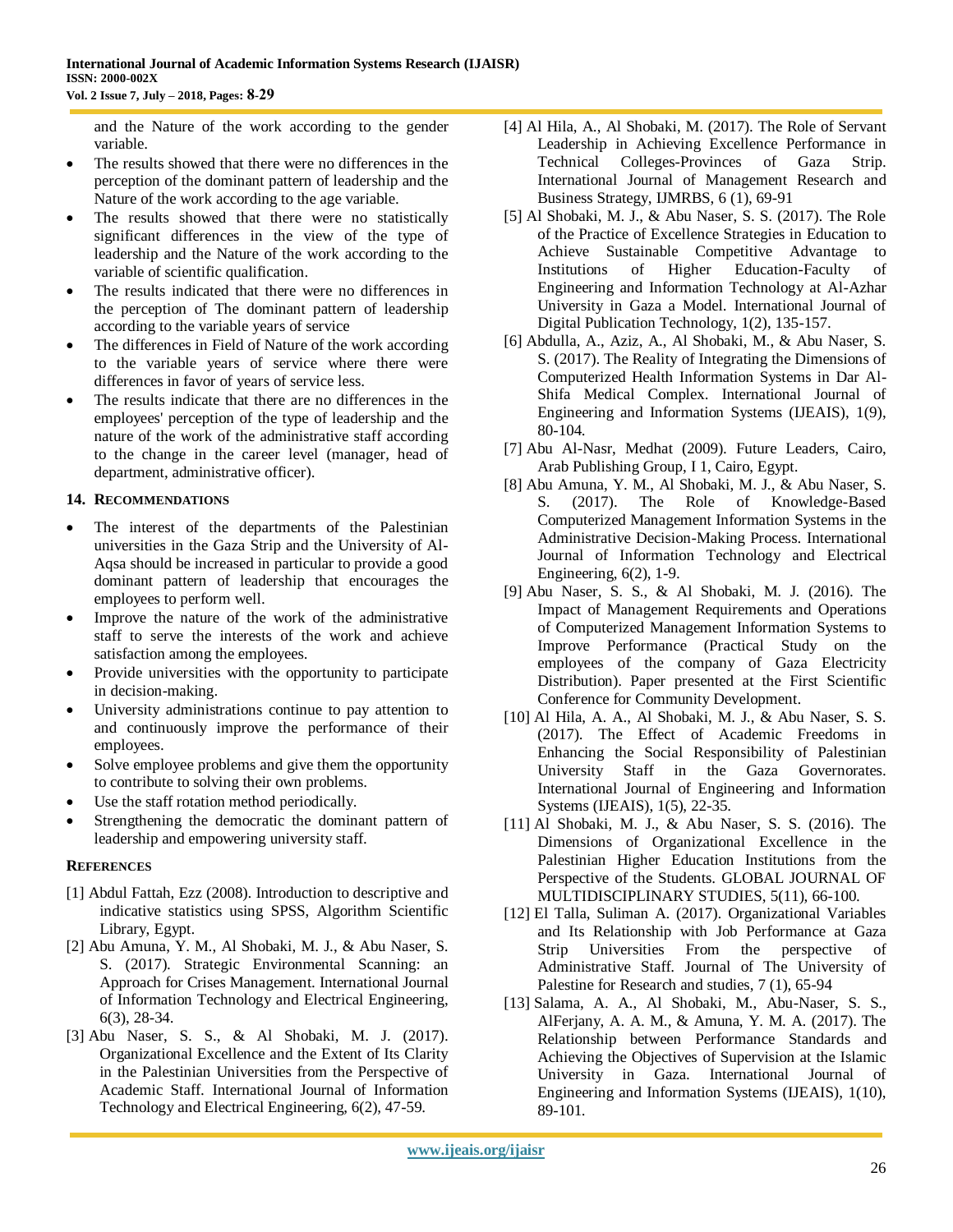- [14] Kassab, M. K. I., Naser, S. S. A., & Shobaki, M. J. A. (2017). The Impact of the Availability of Technological Infrastructure on the Success of the Electronic Document Management System of the Palestinian Pension Authority. International Journal of Engineering and Information Systems (IJEAIS), 1(5), 93-109.
- [15] Abu Amuna, Y. M., Al Shobaki, M. J., Abu Naser, S. S., & El Talla, S. A. (2017). The Reality of Electronic Human Resources Management in Palestinian Universities-Gaza Strip. International Journal of Engineering and Information Systems (IJEAIS), 1(3), 37-57.
- [16] Abu Naser, S. S., & Al Shobaki, M. J. (2017). The Impact of Senior Management Support in the Success of the e-DMS. International Journal of Engineering and Information Systems (IJEAIS), 1(4), 47-63.
- [17] Al Hila, A. A., Al Shobaki, M. J., Amuna, Y. M. A., & Abu-Naser, S. S. (2017). Organizational Excellence in Palestinian Universities of Gaza Strip. International Journal of Information Technology and Electrical Engineering, 6(4), 20-30.
- [18] Ammar, T. M., Al Shobaki, M. J., & Abu Naser, S. S. (2017). The Efficiency Extent of the Internal Control Environment in the Palestinian Higher Educational Institutions in Gaza Strip. International Journal of Digital Publication Technology, 1(2), 107-126.
- [19] El Talla, S. A., Al Shobaki, M. J., Abu Naser, S. S., & Abu Amuna, Y. M. (2018). Organizational Structure and its Relation to the Prevailing Pattern of Communication in Palestinian Universities. International Journal of Engineering and Information Systems (IJEAIS), 2 (5), 22-43.
- [20] Al-Aga, Wafiq Hilmi. (2010) "Administrative leadership in the development and change and organizational positive in the banks operating in the Gaza Strip." Journal of Al-Azhar Mosque in Gaza, Series of Human Sciences 2010, Volume 2, Issue 2, pp. 229-346
- [21] Abu Amuna, Y., Al Shobaki, M., Abu Naser, S., & Badwan, J. (2017). Understanding Critical Variables for Customer Relationship Management in Higher Education Institution from Employee Perspective. International Journal of Information Technology and Electrical Engineering, 6(1), 10-16.
- [22] Abu Naser, S. S., & Al Shobaki, M. J. (2016). Computerized Management Information Systems Resources and their Relationship to the Development of Performance in the Electricity Distribution Company in Gaza. EUROPEAN ACADEMIC RESEARCH, 6(8), 6969-7002.
- [23] Al Shobaki, M. J., Abu Naser, S. S., & Kassab, M. K. I. (2017). The Reality of the Application of Electronic Document Management System in Governmental Institutions-an Empirical Study on the Palestinian Pension Agency. International Journal of Engineering and Information Systems, 1(2), 1-14.
- [24] El Talla, S. A., Al Shobaki, M. J., Abu Naser, S. S., & Abu Amuna, Y. M. (2018). The Nature of the Organizational Structure in the Palestinian Governmental Universities - Al-Aqsa University as a Model. International Journal of Academic Multidisciplinary Research (IJAMR), 2 (5), 15-31.
- [25] Al-Emian, Mahmoud Salman (2005). Organizational Behavior in Business Organizations, Second Edition, Dar Wael Publishing, Amman, Jordan.
- [26] AlFerjany, A. A. M., Salama, A. A., Amuna, Y. M. A., Al Shobaki, M. J., & Abu-Naser, S. S. (2018). The Relationship between Correcting Deviations in Measuring Performance and Achieving the Objectives of Control-The Islamic University as a Model. International Journal of Engineering and Information Systems (IJEAIS), 2(1), 74-89.
- [27] Abu Naser, S. S., Al Shobaki, M. J., Abu Amuna, Y. M., & Al Hila, A. A. (2017). Trends of Palestinian Higher Educational Institutions in Gaza Strip as Learning Organizations. International Journal of Digital Publication Technology, 1(1), 1-42.
- [28] Al hila, A. A., Al Shobaki, M. J., Abu Naser, S. S., & Abu Amuna, Y. M. (2017). Proposed Model for Learning Organization as an Entry to Organizational Excellence from the Standpoint of Teaching Staff in Palestinian Higher Educational Institutions in Gaza Strip. International Journal of Education and Learning, 6(1), 39-66.
- [29] Al Shobaki, M. J., Abu Amuna, Y. M., & Abu Naser, S. S. (2017). Organizational Excellence in Palestinian Universities of Gaza Strip. International Journal of Information Technology and Electrical Engineering, 6(4), 20-30.
- [30] El Talla, Suliman A. (2014). The Reality of Organizational Climate at The Administrative Staff At Al-Azhar University, Al azhar university Gaza journal for humanity sciences, Volume 16, Issue 2, Pages: 13- 344
- [31] Ahmed, Adel A., Abu-Naser, Samy S., El Talla, Suliman A. and Al Shobaki, Mazen J. (2018). The Impact of Information Technology Used on the Nature of Administrators Work at Al-Azhar University in Gaza. International Journal of Academic Information Systems Research (IJAISR), 2 (6), 1-20
- [32] Abu Naser, S. S., Al Shobaki, M. J., Amuna, Y. M. A., & El Talla, S. A. (2017). The Reality of Electronic Human Resources Management in Palestinian Universities from the Perspective of the Staff in IT Centers. International Journal of Engineering and Information Systems (IJEAIS), 1(2), 74-96.
- [33] Al Hila, A., Al Shobaki, M., Naser, S. A., & Amuna, Y. A. (2017). The Reality of the Effectiveness of Time Management from the Perspective of the Employees of the Beauty Clinic of Dentistry. International Journal of Engineering and Information Systems (IJEAIS), 1(6), 137-156.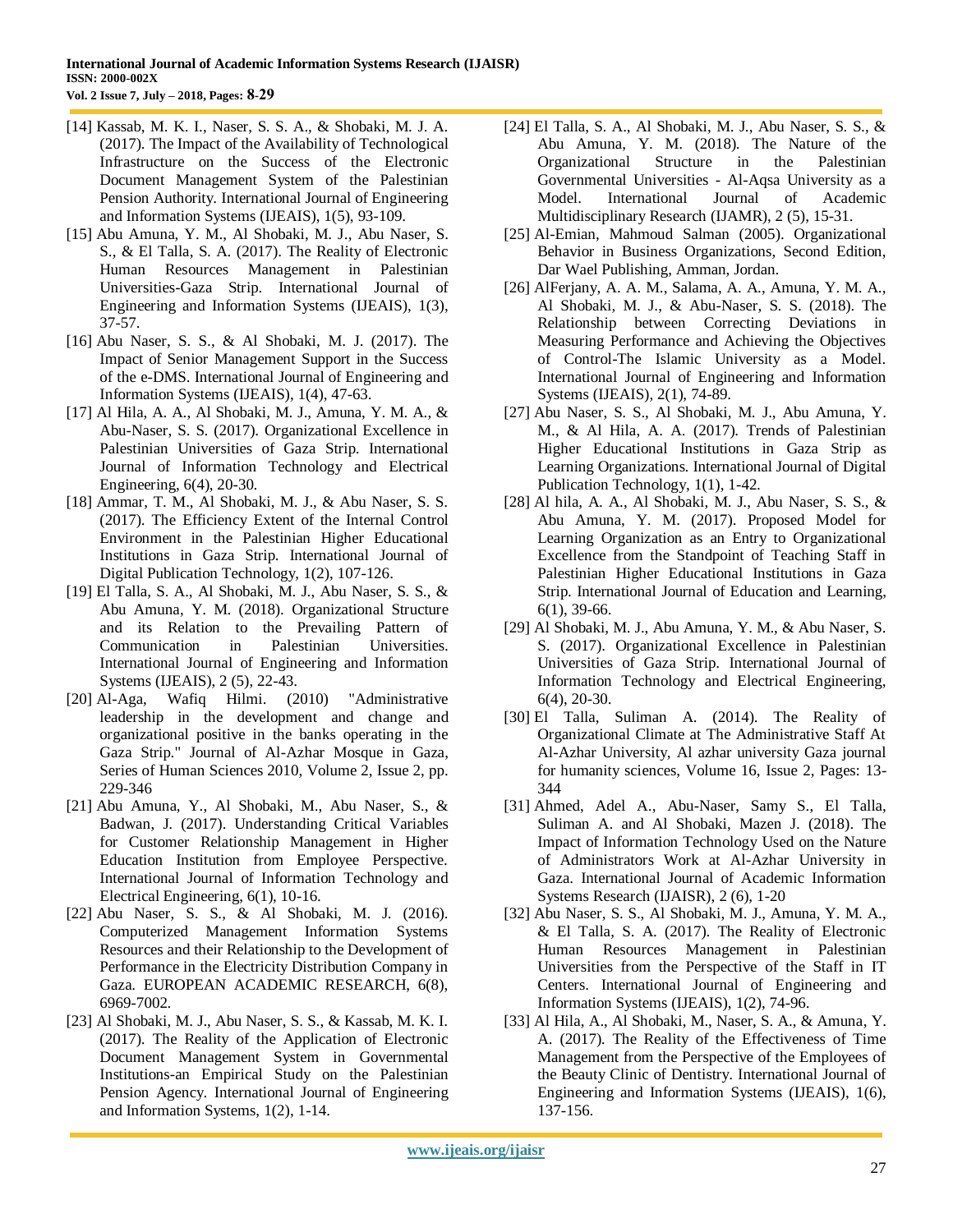- [34] Al Shobaki, M. J., Abu Naser, S. S., Abu Amuna, Y. M. & El Talla, S. A., (2018). The Level of Organizational Climate Prevailing In Palestinian Universities from the Perspective of Administrative Staff. International Journal of Academic Management Science Research (IJAMSR), 2 (5), 33-58.
- [35] El Talla, Suliman A. (2015). The Reality of the Burnout Among Gaza Electricity Distribution Company Employees, Al Azhar University - Gaza journal for humanity sciences, Volume 17, Issue 2 a, Pages: 181- 214
- [36] Abu Sultan, Yousef S., Al Shobaki, Mazen J., Abu-Naser, Samy S., and El Talla, Suliman A. (2018). The Style of Leadership and Its Role in Determining the Pattern of Administrative Communication in Universities- Islamic University of Gaza as a Model. International Journal of Academic Management Science Research (IJAMSR), 2 (6), 26-42
- [37] Abu Naser, S. S., Al Shobaki, M., & Ammar, T. M. (2017). Impact of Communication and Information on the Internal Control Environment in Palestinian Universities. International Journal of Hybrid Information Technology, 10(11), 41-60.
- [38] Al Shobaki, M. J., & Abu Naser, S. S. (2017). Usage Degree of the Capabilities of Decision Support System in Al-Aqsa University of Gaza. International Journal of Engineering and Information Systems (IJEAIS), 1(2), 33-48.
- [39] Al-Habil, W. I., Al-Hila, A. A., Al Shobaki, M., Abu Amuna, Y., & Abu Naser, S. S. (2017). The Impact of the Quality of Banking Services on Improving the Marketing Performance of Banks in Gaza Governorates from the Point of View of Their Employees. International Journal of Engineering and Information Systems (IJEAIS), 1(7), 197-217.
- [40] Alhelou, E. (2017). Al hila, AA, Al Shobaki, MJ, & Abu Naser, SS (2017). The Quality of Banking Services as an Input to Improve the Marketing Performance of Banks in Gaza Governorates from the Point of View of Customers. International Journal of Information Technology and Electrical Engineering, 6(5), 58-66.
- [41] Al Shobaki, M. J., Abu Amuna, Y. M., & Abu Naser, S. S. (2017). Strategic and Operational Planning As Approach for Crises Management Field Study on UNRWA. International Journal of Information Technology and Electrical Engineering, 5(6), 43-47.
- [42] Al-Hunaiti, Ayat Abdul Wahab (2010), "The Effect of Leadership Patterns on Managers on the Functioning of Government Agencies in Jordan", Master's Thesis, Faculty of Graduate Studies, University of Jordan.
- [43] Al Shobaki, M. J., Abu Naser, S. S., Abu Amuna, Y. M., & El Talla, S. A. (2017). Impact of Electronic Human Resources Management on the Development of Electronic Educational Services in the Universities.

International Journal of Engineering and Information Systems, 1(1), 1-19.

- [44] Almasri, Abdelbaset, El Talla, Suliman A., Abu-Naser, Samy S., and Al Shobaki, Mazen J. (2018). The Organizational Structure and its Role in Applying the Information Technology Used In the Palestinian Universities- Comparative Study between Al-Azhar and the Islamic Universities. International Journal of Academic and Applied Research (IJAAR), 2 (6), 1-22
- [45] Al-Nemr, Saud and others (1997), General Administration of Foundations Jobs, Riyadh, Farazdak Press.
- [46] Al-Sakran, Nasser (2004). "The Organizational Climate and its Relation to Job Performance: A Survey Study on the Special Security Forces Sector Officers in Riyadh City" Master Thesis, Naif Arab University for Security Sciences, Riyadh, Saudi Arabia.
- [47] Al Shobaki, M. J., Abu Naser, S. S., Abu Amuna, Y. M., & El Talla, S. A. (2017). Importance Degree of eHRM and its Impact on Various Administrative Levels in Palestinian Universities. International Journal of Engineering and Information Systems (IJEAIS), 1(7), 181-196.
- [48] Alshaer, I. M. A., Al-Hila, A. A., Al Shobaki, M., & Abu Naser, S. S. (2017). Governance of Public Universities and Their Role in Promoting Partnership with Non-Governmental Institutions. International Journal of Engineering and Information Systems (IJEAIS), 1(9), 214-238.
- [49] Al-Shanti, Mahmoud Abdel Rahman (2006). The Impact of the Organizational Climate on Human Resources Performance, Field Study on the Ministries of the Palestinian National Authority, Gaza Strip, Master Thesis, Islamic University, Gaza Palestine.
- [50] Ammar, T. M., Al Shobaki, M. J., & Abu-Naser, S. S. (2018). Evaluation and Follow-Up and Their Relationship to the Level of Administrative Transparency in the Palestinian Universities. International Journal of Academic and Applied Research (IJAAR), 2(2), 30-44.
- [51] Al Shobaki, M. J., Abu Naser, S. S., Amuna, Y. M. A., & Al Hila, A. A. (2017). Learning Organizations and Their Role in Achieving Organizational Excellence in the Palestinian Universities. International Journal of Digital Publication Technology, 1(2), 40-85.
- [52] Asaad, Walid Ahmed (2005), Educational Administration, 1, Amman, Arab Society Library for Publishing.
- [53] Badwan, J. J., Al Shobaki, M. J., Abu Naser, S. S., & Abu Amuna, Y. M. (2017). Adopting Technology for Customer Relationship Management in Higher Educational Institutions. International Journal of Engineering and Information Systems (IJEAIS), 1(1), 20-28.
- [54] Bahr, Yousef and Abu Swirih, Ayman (2010). The Impact of Organizational Climate on the Performance